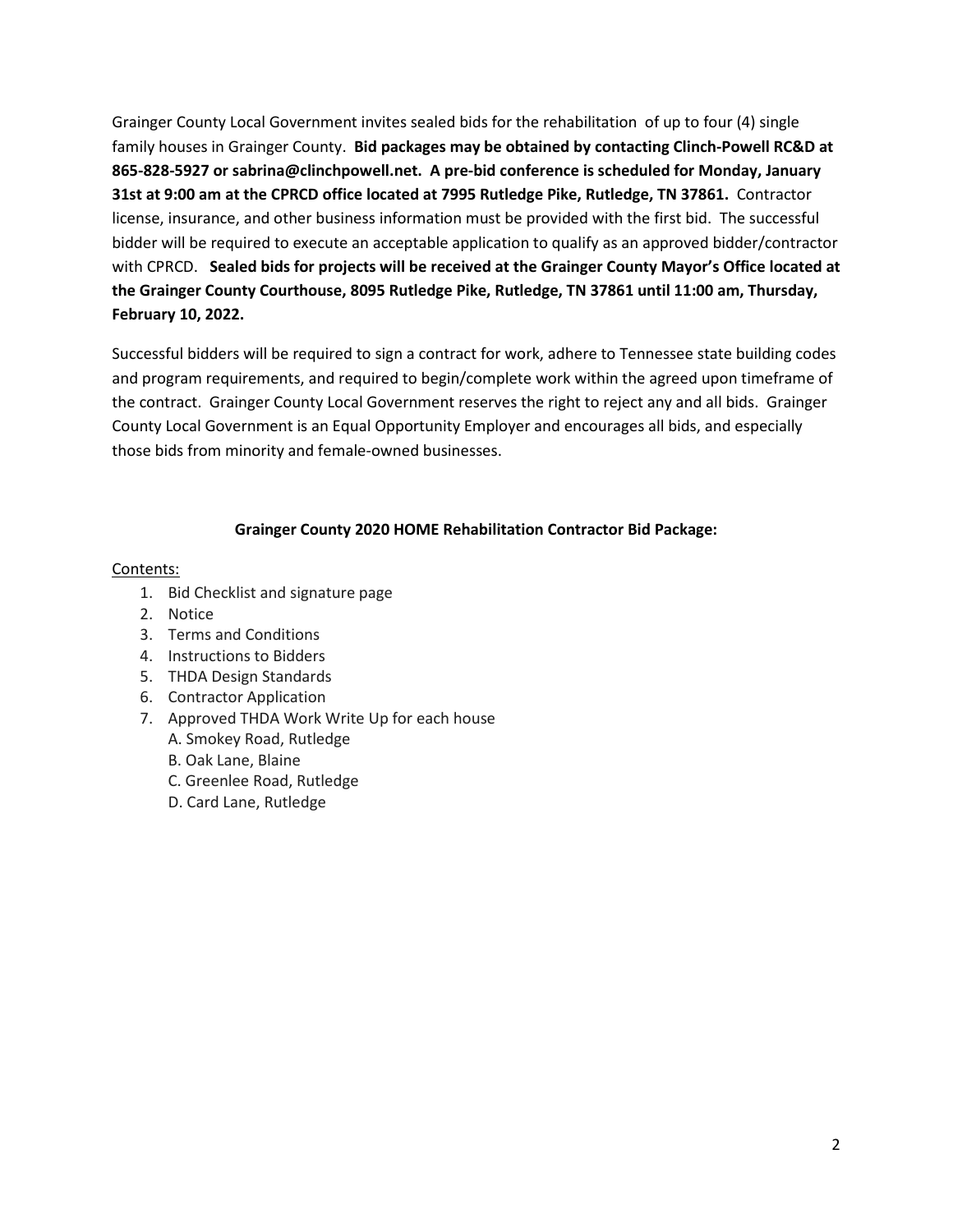# TERMS AND CONDITIONS

#### **1. Hold Harmless**

The Contractor agrees to indemnify, hold harmless and protect the Owner from any liabilities that arise because of injury, death, illness, and damage of property or loss/expense arising from the Contractors' own negligence in the performance of the construction Agreement. Each Contractor and subcontractor is working in the capacity of an independent Contractor with regard to the Owner. The Contractor further agrees to indemnify, hold harmless and protect the Owner from any claims by workers, subcontractors or materialmen for unpaid work or labor performed or materials supplied in connection with this Agreement.

#### **2. Changes**

The Contractor agrees not to alter or make changes to the schedule of work, design, or specifications without written authorization by the Owner in the form of a Change Order.

#### **3. Lien Waivers**

The Contractor shall indemnify, hold harmless and protect the Owner from any claims for unpaid work, material or labor.

#### **4. General Guarantee**

The Contractor shall remedy any defect due to faulty material or workmanship and pay for any damage to other work resulting therefrom which appears within a period of one year from completion of work. The Contractor will furnish Owner with all manufacturers and supplier's written guarantees and warranties covering materials and equipment produced under this Agreement.

#### **5. Condition of Premises**

The Contractor agrees to keep the premises clean and tidy and to remove debris as needed during the period of work in order to maintain working conditions which do not cause safety hazards.

#### **6. Work Performance**

The Contractor shall protect all work next to the construction site from damage resultant from work performed by the Contractor. The Contractor will repair any such damage at his or her own expense. Further, the Contractor shall replace or restore to good condition any existing damages caused by carrying out the contract. Further, the Contractor shall take all precautions to prevent personal injury and inconvenience.

#### **7. Use of Utilities**

The Owner shall allow the Contractor to use, at no cost, onsite power and water necessary to the carrying out the work agreed to in this Agreement.

## **8. Inspection**

The Owner shall have the right to inspect all work performed under this Agreement. Further, all work performed under this Agreement that must be inspected or tested by a certified person shall be done when necessary. Such inspections and certifications will be performed at the Owner's expense.

#### **9. Right to Stop**

If the Contractor fails to remedy faulty work or consistently fails to supply materials or equipment in accordance with the Agreement, the Owner may order the Contractor to stop the work, or any portion of the work, until the cause for such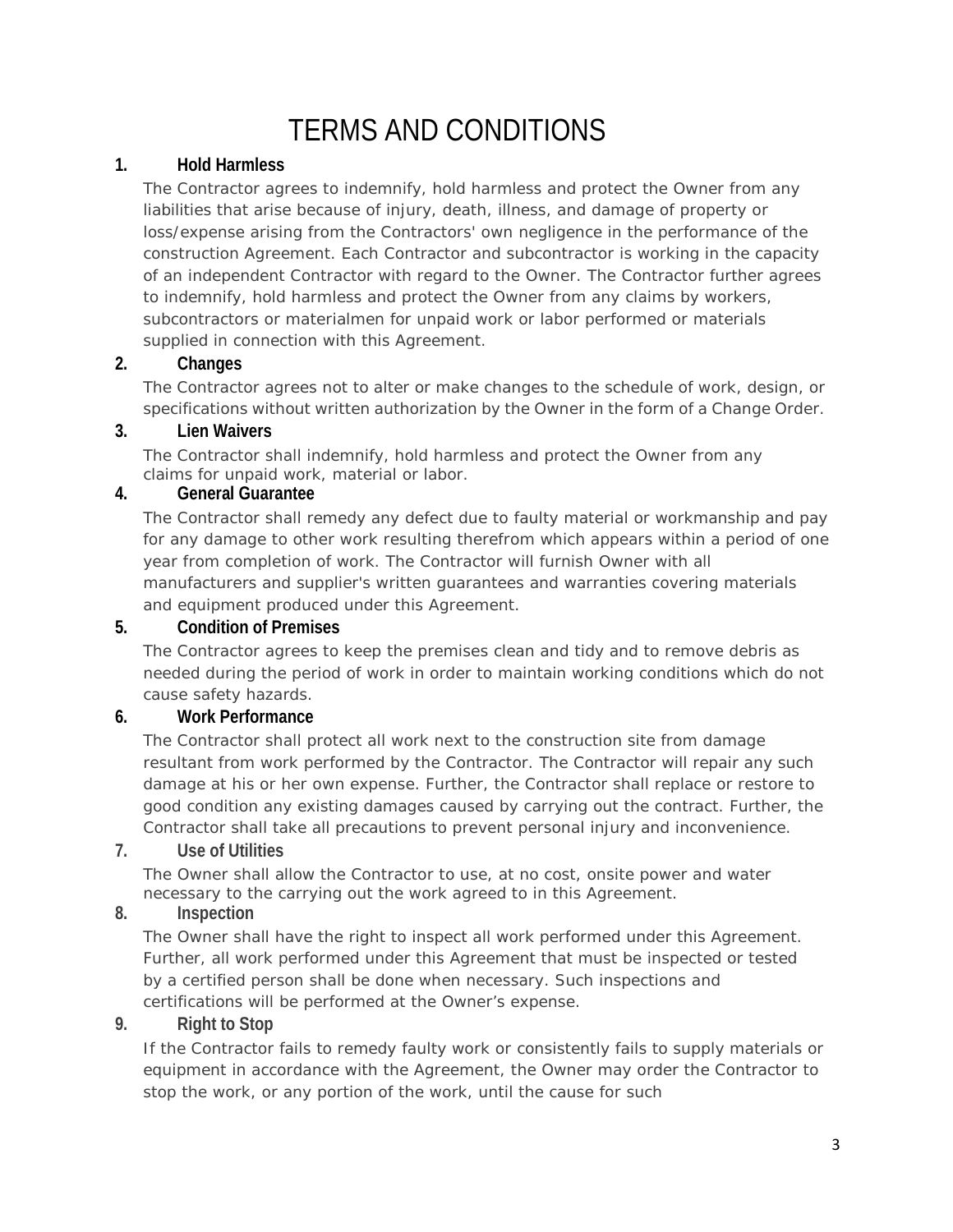order has been eliminated.

**10. Payment Schedule**

When rehab work is completed request a final inspection. After the final inspections and all work has been approved, payment will be processed and issued as soon as received from THDA.

On Rehab Reconstructions, when 60% of the work is done request an interim inspection, at this time a 50% payment will be processed. The final payment will be processed when all work has been completed and approved by the State inspector, the Rehab Coordinator and THDA.

Close coordination with the inspectors and the administrator will speed payment processing.

#### **11. Arbitration**

See Grievance Procedure in the HO-11

#### **12. Integration**

This Agreement, along with any exhibits, appendices, indices, addendums, schedules, and amendments hereto, encompasses the whole agreement of the parties, and supersedes all previous agreements and understandings between the parties, whether oral or written. The parties hereby acknowledge and represent, by affixing their hands and seals hereto, that said parties have not relied on any representation, assertion, guarantee, warranty, collateral contract or other assurance, except those set out in this Agreement, made by or on behalf of any other party or any other person or entity whatsoever, prior to the execution of this Agreement. The parties hereby waive all rights and remedies, at law or in equity, arising or which may arise as the result of a party's reliance on such representation, assertion, guarantee, warranty, collateral contract or other assurance, provided that nothing herein contained shall be construed as a restriction or limitation of said party's right to remedies associated with the gross negligence, willful misconduct or fraud of any person or party taking place prior to, or contemporaneously with, the execution of this Agreement.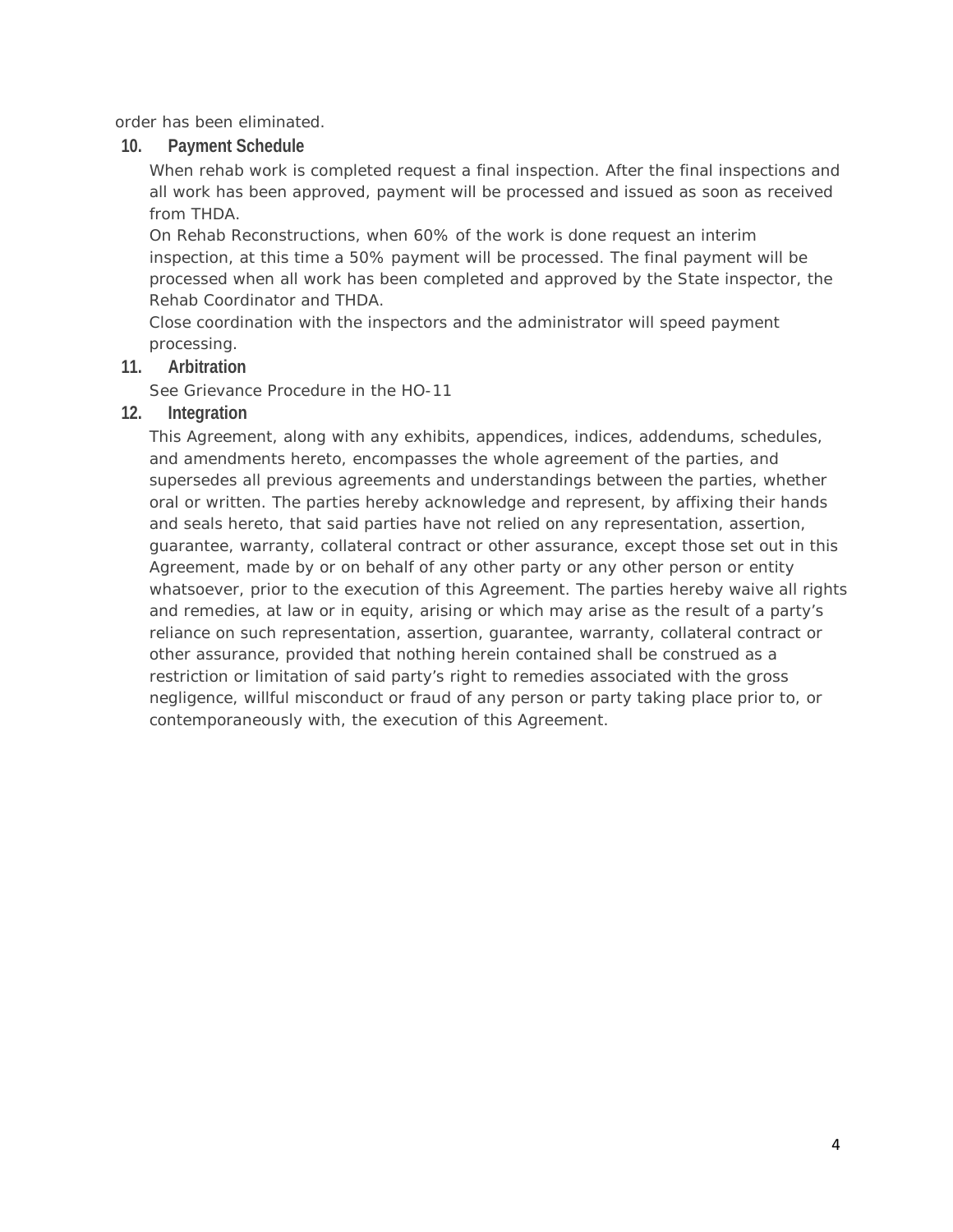#### **INSTRUCTIONS TO BIDDERS**

**General:** Grainger County Local Government is the recipient of grant funding for the purposes of making necessary and needed repairs and/or reconstruction of the houses of eligible homeowners. Clinch-Powell is the program administrator. For this reason, there are specific documentation requirements which may reference one or more of the aforementioned parties in addition to the homeowner.

The bidder proposes to furnish and front initial costs for all materials, labor, tools, permits, fees, and all other items necessary to perform the work as outlined in the entire Contract agreement that included and not limited to these instructions to bidders, any general conditions and specifications, drawings, individual Work Write-Ups, Agreement forms, Bonds, Change Orders and reference material specifically detailed to compromise the "Contract". Also subject to the attached term and conditions: Minimum requirements are that all work will be completed in accordance with the 2018 International Residential Code as adopted by the state of Tennessee.

#### **Bidding procedures:**

Contractors may bid on one, multiple or all of the individual houses/projects in this offering. Each bid shall be submitted in a sealed envelope with the general contractor's license and insurance information included with the bid. In addition, the prime contractor must also list the business name, license and insurance information for the Electrical, Plumbing, and HVAC sub contractors. Any prime contractor proposing to conduct electrical, plumbing or HVAC work must be licensed in that particular trade and must include the specific license number, classification, and expiration date. Contractor must submit work write-up, bid documents in its entirety. Must have itemized cost on the sheet.

#### **Permits:**

A residential building permit is required and can be obtained at online at https://www.tn.gov/commerce/fire/residential-permits/fire-apply-for-a-residentialpermit.html

For property located in Grainger County outside the city limits of Bean Station and Blaine, the contractor must purchase a THDA Rehab residential building permit.

For property located in the city limits of Bean Station or Blaine, follow the code rules for those cities. If the work to be conducted does in the city does not require a city permit, then purchase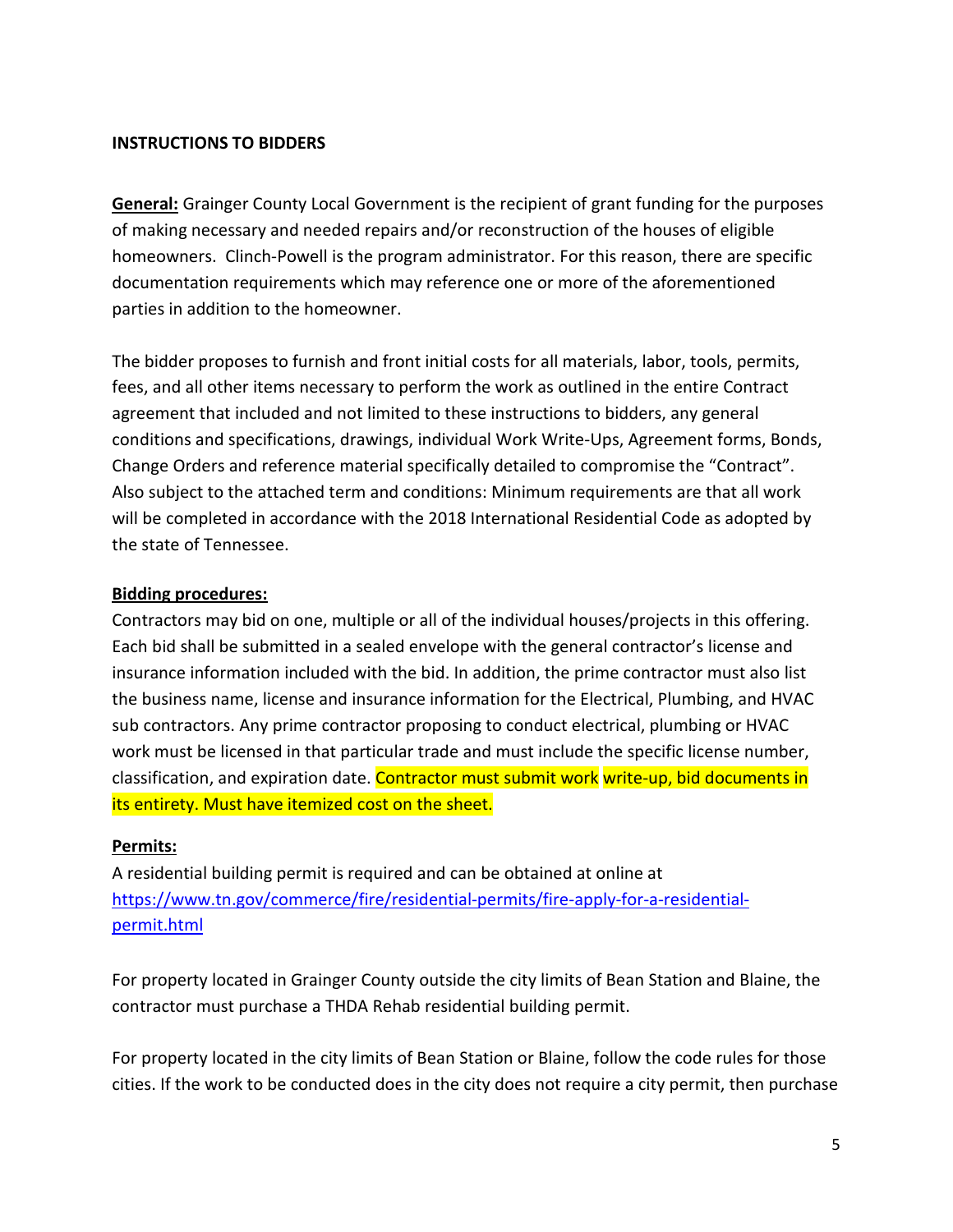a THDA Rehab residential building permit. ALL jobs require a permit and a copy of the permit must be provided to CPRCD before construction begins.

#### **Contract award/construction phase:**

**The Contractor shall not commence any work until a written "Notice to proceed" is received from Clinch-Powell.** Contract work shall begin within 15 Calendar days upon the signing of the "Notice to Proceed" order and be complete within 8 weeks. There will be a monetary penalty of \$100 a day for any days past the contract deadline. A contract extension maybe submitted in writing and considered by Clinch-Powell with allowances for abnormal weather and/or extraordinary disruption in the supply chain at the sole discretion of Clinch-Powell.

Contractor is required to provide Clinch-Powell with each inspection reports during the building process. If this process is not followed Clinch-Powell has the right to invoke a stop work order until Contractor provides all inspection reports. Rehab Coordinator will do inspections and progress reports to authorize draws after required state inspections are conducted. Contractor will also call Rehab Coordinator, Dennis Vaughn to inspect rehabs when all work is complete. All inspection reports produced by Clinch-Powell must be signed by Contractor.

Contractors are required to carry Worker's Compensation and General Liability insurance at all times.

Contractors are also required to have a State of Tennessee Contractors License with a monetary limit of at least \$100,000.

Contractors are required to purchase a builders risk policy for the value of the work being performed for the duration of the contract and provide a copy to CPRCD.

Contractors will provide options of flooring, paint, shingles and etc. in stock colors for the homeowner to pick from. Contractor must set up a time to meet with the homeowner to complete this process.

## **Contractor Completion/Final payment phase:**

Final payment will only be made after the state inspector and Clinch-Powell/Rehab Coordinator representative has completed a Final inspection and all work, including Punch list items; have been accepted by the homeowner. The Contractor must furnish the following documentation with their request for final payment.

Due to the amount of paperwork required (as described below), Rehabs will receive payment once work has been completed, inspections passed and all documents submitted. Please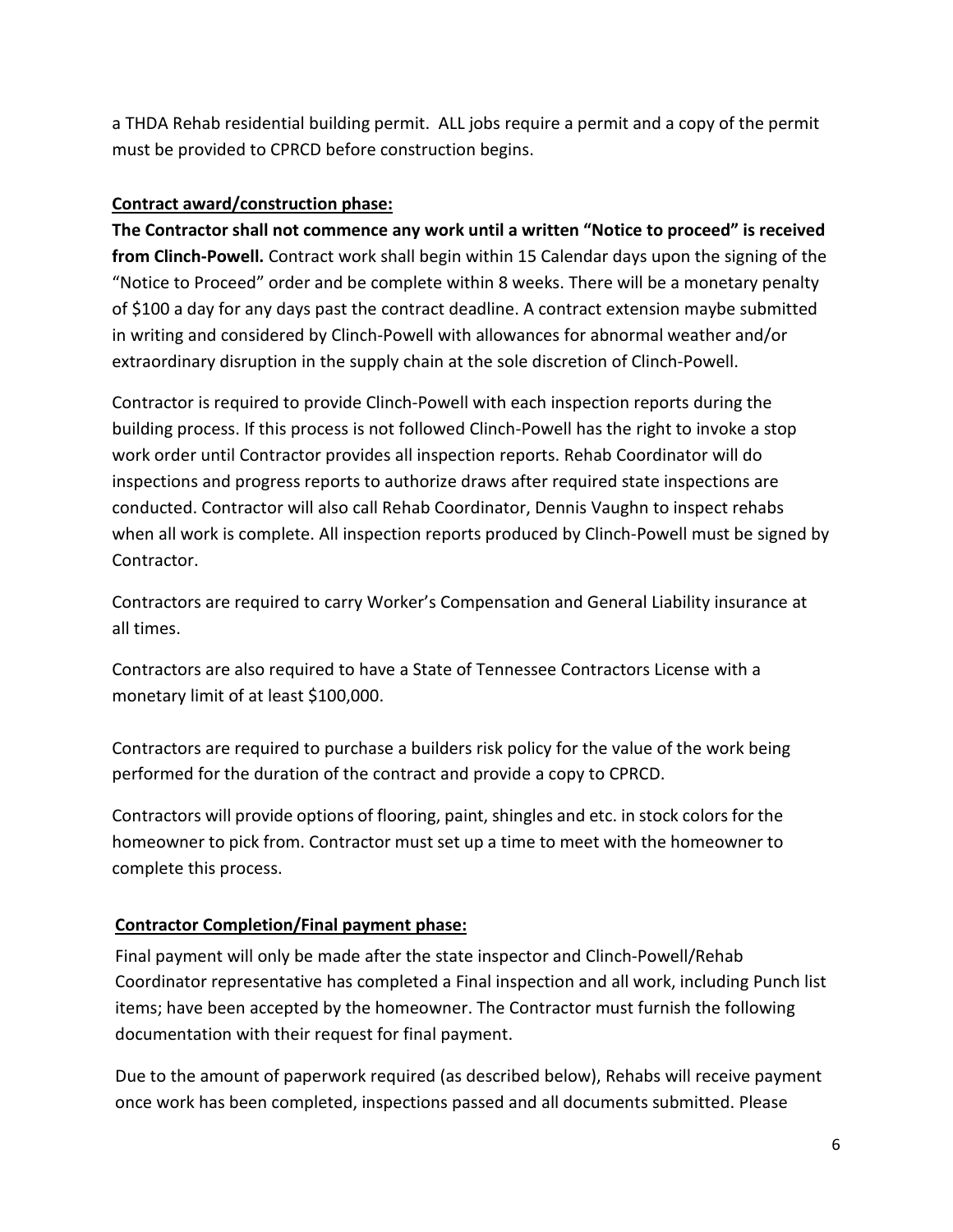allow 30 days for the funds to be made available to the county from THDA. You will be notified when the funds are received.

- Satisfactory "Release of Liens" by the Contractor covering any subcontractors, laborers, and material suppliers for contracted projects.
- Executed and notarized "Notice of Completion" with documentation of recording at the local court house.
- Completed and signed documentation that all Punch list items from Homebuyer walkthrough have been satisfactorily completed.
- All related Building permit documents, inspection reports and a final certificate of occupancy (If applicable) from the building official.
- Any additional paperwork required by funding sources has been submitted to Clinch-Powell.
- Contractors are required to provide a One (1) year warranty period to the homeowner covering all work and materials. This must be in writing.
- The Contractor will leave their phone number with the homeowner and business address for future warranty items. The Contractor with be allowed 30 days to resolve the warranty items and the contractor and homeowner must sign off on any warranty item list that it has been satisfactorily complete and turned into Clinch-Powell. Failure to address these issues in a timely manner may qualify as grounds for removal from a future approved bidder list.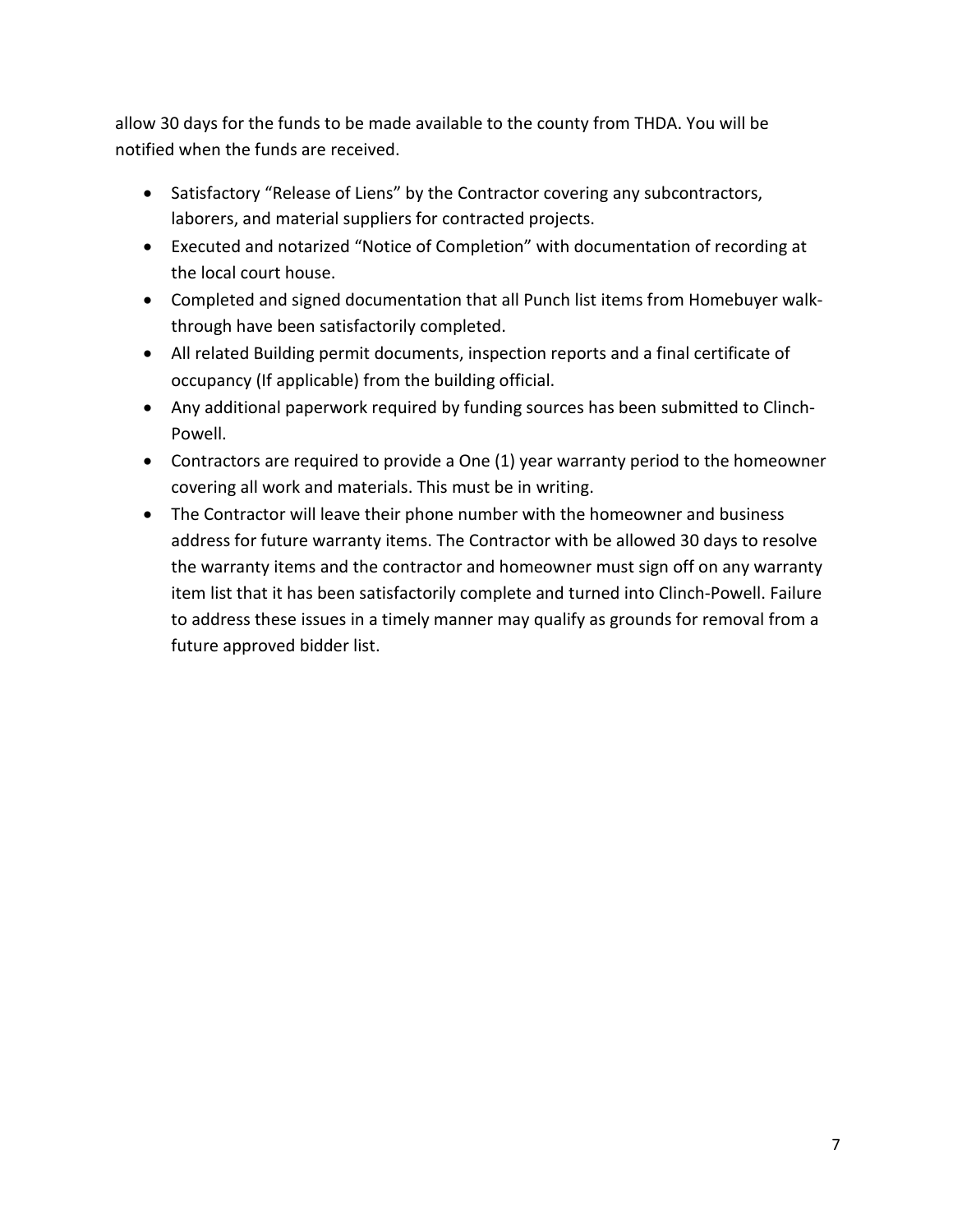**Following is a THDA document that regulates the specs and standards for construction projects.**

**NOTE: Tennessee has adopted 2018 IBC. Where there is a conflict between any TN adopted code and the standards in this document, the TN code is to be followed.**

# **THDA Minimum Design Standards for New Construction of Single Family & Multifamily Housing Units**

**Community Programs Division 502 Deaderick Street, 3rd Floor Nashville, Tennessee 37243 615-815-2030**

**Table of Contents** 

*SF/MF Design Standards for New Construction January 2017*

| Division 14-20: Reserved for Future Use |
|-----------------------------------------|
|                                         |
|                                         |
|                                         |
| Division 24-25: Reserved for Future Use |
|                                         |
|                                         |
|                                         |
| Division 29-30: Reserved for Future Use |
|                                         |
|                                         |
|                                         |
|                                         |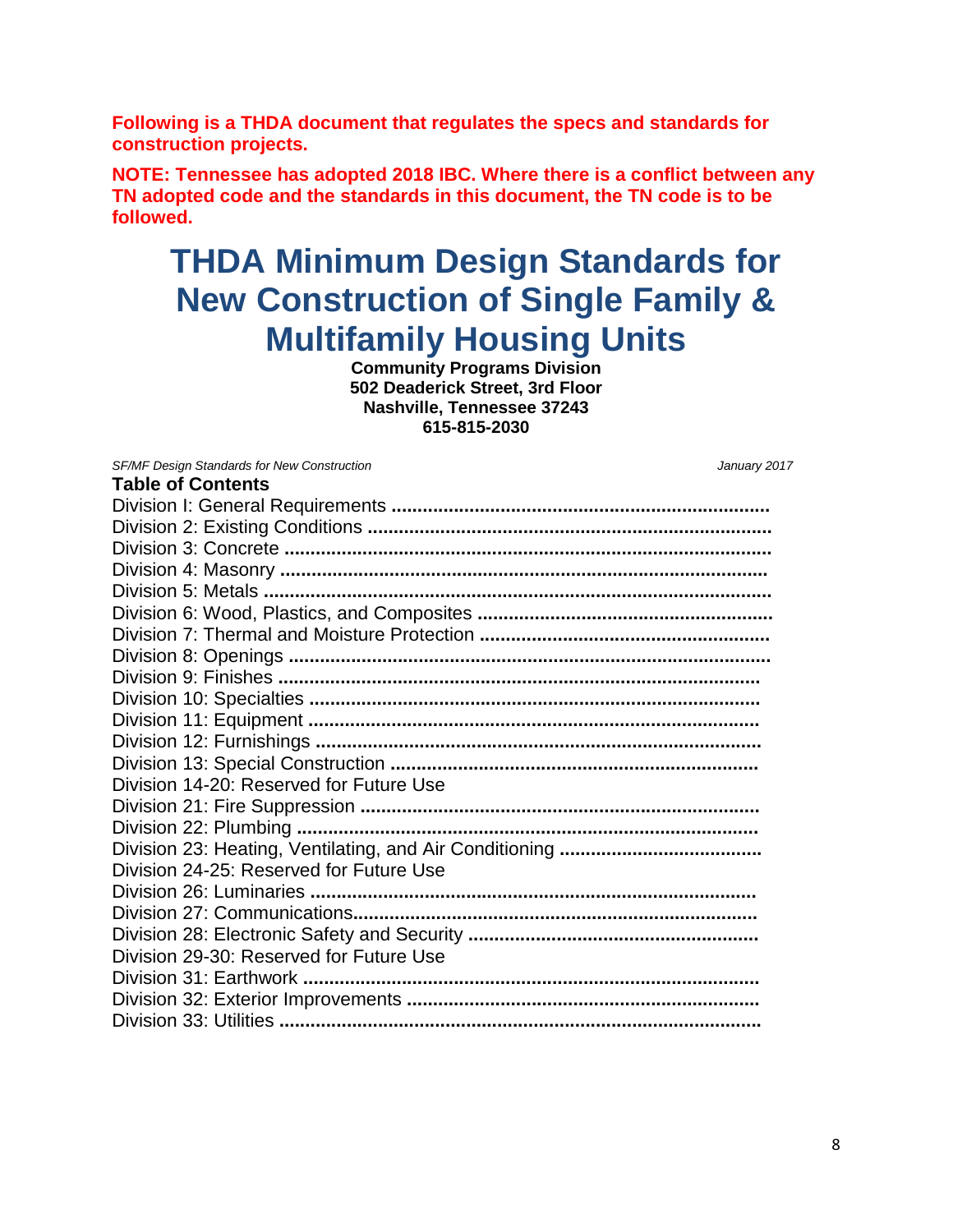## **Introduction**

The following minimum design standards are for all newly constructed single family and multifamily attached units financed with applicable programs administered by the Community Programs Division of THDA. These same standards also apply to accessibility improvements. Refer to Americans with Disability Act (ADA) Accessibility Guidelines or the International Code Council (ICC) ANSI A117.1 Code for technical requirements and standards when applicable.

## **Division I: General Requirements**

## **1 Minimum Design Standards:**

These Minimum Design Standards shall apply when Tennessee Housing Development Agency (THDA) funding made available through the Community Programs Division is used for the new construction of single family and multifamily housing.

THDA's Minimum Design Standards are to be used as a guideline to meet and/ or exceed all applicable State, county, and local codes. These standards also serve as a vehicle to promote and enforce modern construction and design practices for builders, contractors, and design professionals who wish to use funding from the Tennessee Housing Development Agency's Community

Programs Division. Other methods of construction and design may be acceptable on a case by case basis.

A complete set of construction documents must be submitted prior to the approval of the project. Construction documents shall be drawn upon suitable material. Electronic media documents are permitted to be submitted when approved by THDA. Construction documents shall be of sufficient clarity to indicate the location, nature and extent of the work proposed and show in detail that the work proposed will conform to the provisions of this code and relevant laws, ordinances, rules and regulations, as determined by THDA.

Manufacturer's installation instructions, as required by these standards or applicable code, shall be available on the job site at the time of inspection. The construction documents submitted shall be accompanied by a site plan showing the size and location of new construction and existing structures on the site and distances from lot lines. In the case of demolition, the site plan shall show construction to be demolished and the location and size of existing structures and construction that are to remain on the site or plot.

## **2 Quality Assurance:**

General Contractors and/or subcontractors shall furnish a written material and labor warranty on all units, materials and workmanship for a period not less than one full year after the date that the certificate of occupancy is issued or owner's final inspection acceptance.

## **3 Unit Size Requirements:**

The following minimum square foot measurements are required for the different type of units. Net square feet are the heated and cooled area of the unit.

- □ **SRO units:** Shall contain at least 150 square feet (common kitchen/ bath)
- **Efficiency units:** Shall contain at least 400 square feet
- **One-bedroom units:** Shall contain at least 600 square feet
- **Two-bedroom units:** Shall contain at least 800 square feet.
- **Three-bedroom units:** Shall contain at least 1,000 square feet.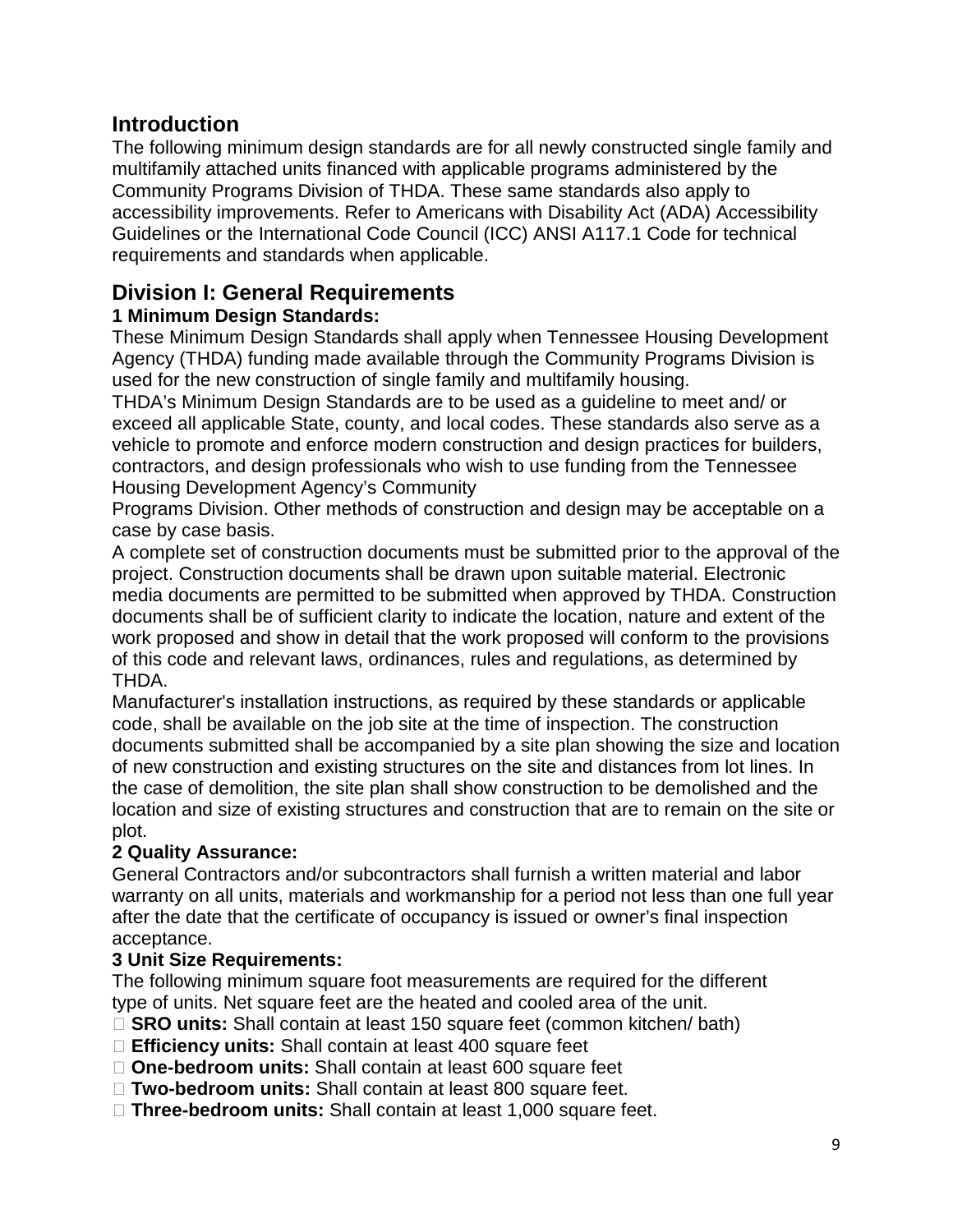## **Four-bedroom units:** Shall contain at least 1,100 square feet.

## **4 Units for Elderly Residents:**

All newly constructed units for elderly residents, age 62 or older, shall be located at the grade level or on an elevator accessible floor in compliance with ICC A117.1-2009 1005 Type C Visitable Units.

## **5 Universal Design:**

Projects that receive funding from THDA for the purpose of constructing single family or multi-family housing are encouraged to use Universal Design principles to ensure the unit's viability for a range of future users. Information regarding Universal Design principles can be found at:

## **http://www.huduser.org/Publications/PDF/remodel.pdf**

**and at https://www.ncsu.edu/ncsu/design/cud/**

## **6 Codes:**

All construction shall comply with applicable State, county, and local codes, planning and zoning requirements, local authorities' rules and regulations. In the absence of local codes, the following Tennessee State adopted codes shall apply as applicable:

- □ 2012 International Building Code
- □ 2009 International Residential Code
- □ 2012 International Existing Building Code
- □ 2012 International Fire Code
- □ 2012 International Fuel Gas Code
- □ 2012 International Plumbing Code
- □ 2012 International Mechanical Code
- □ 2008 National Electrical Code
- □ 2012 International Property Maintenance Code
- □ 2012 International Energy Conservation Code
- The Uniform Physical Condition Standards also shall apply.

Federal regulations which may pertain to any specific project such as the Fair Housing Amendment Act of 1988, Section 504 of the Rehabilitation Act of 1973 and Americans with Disabilities Act of 2010, as amended, also apply.

## **7 Energy Efficiency:**

All newly constructed residential building envelope designs shall exceed minimum energy efficiency requirements of the 2012 International Energy

Conservation Code (IECC). Documentation and/or calculations that the building envelope exceeds the code requirements must be provided from REScheck or other approved software that the building envelope exceeds 2012 IECC requirements. REScheck is a U.S. Department of Energy software package; free download can be found at:

## **http://www.energycodes.gov/rescheck/**

## **8 Testing:**

**a.** All new construction shall require a blower door test in compliance with the currently adopted State of Tennessee International Energy Conservation Code; this shall be tested by a qualified HERS Rater/ BPI Building Analyst.

**b.** All new construction shall require a post construction duct tightness test in compliance with the currently adopted State of Tennessee International Energy Conservation Code; this shall be tested by a qualified HERS Rater/ BPI Building Analyst.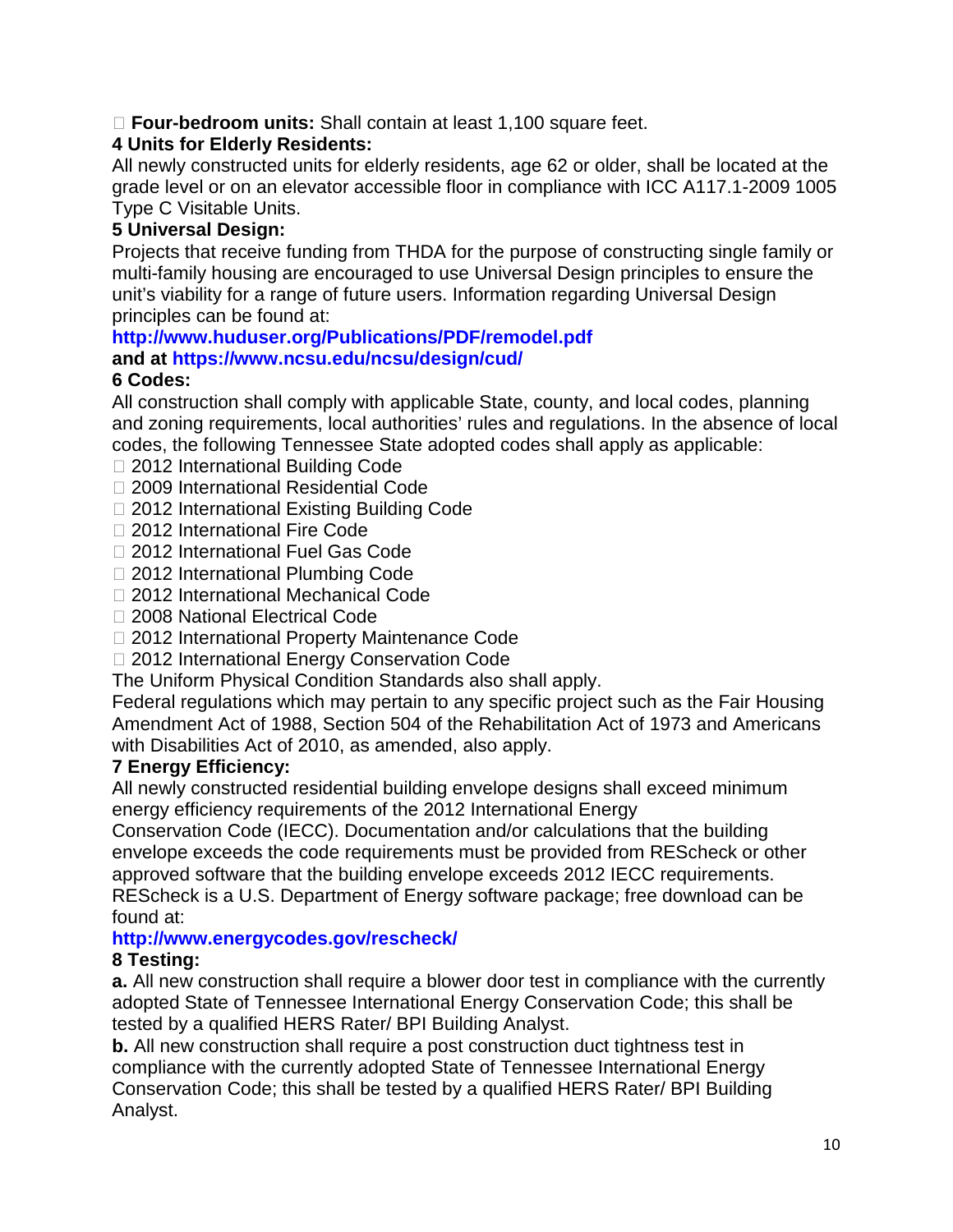## **9 Disaster Mitigation Control Methods:**

a. All new construction should be built in a method and/or location that would attempt to protect all new construction from possible disaster due to either a man-made issue, or an act of God that may cause physical or structural damage to the home. The methods should include any items that may be recommended, or required by either local, state, or federal agencies dealing with disasters.

## **10 Inspection Protocol**

The following protocols will govern the inspection of newly constructed units:

a. Building Plans and Specifications are submitted to THDA for approval.

These plans must include all requirements of the 2009 International

Residential Code for single family dwellings and 2012 International Building,

Plumbing, Mechanical Codes and the 2008 National Electrical Code for multifamily

properties, THDA Minimum Standards, and any local jurisdiction rules and regulations.

b. THDA returns the Approved Plans and Specifications to the Grantee and, if

HOME-funded, THDA's Third Party Quality Control Inspector (QCI).

c. Project is bid, and awarded to the contractor by the Grantee.

d. At approximately 60% of the construction project being completed, the

Grantee requests that the QCI perform a Progress Quality Control Inspection.

e. The QCI forwards the results of the Progress Quality Control Inspection to THDA and the Grantee with comments to be addressed or approved. If comments are to be addressed, the Grantee returns the report to THDA for approval.

f. At the conclusion of the project being completed, the Grantee requests that the QCI perform a Final Quality Control Inspection.

g. The QCI forwards the Final QC to THDA and the Grantee with comments to be addressed or approved. If comments are to be addressed, the Grantee returns the report to THDA for approval.

NOTE: If the construction work is in a jurisdiction that issues permits for construction work, the local inspector would also perform the required inspections from his/her jurisdiction to determine code compliance with local zoning, building and planning requirements. A Certificate of Occupancy must be provided to THDA by the Grantee.

## **Division 2: Existing Conditions**

## **1 Soil boring and Testing:**

All new construction which contains 12 or more units will be required to have a soils analysis test performed by a state of Tennessee approved testing laboratory. THDA reserves the right to require a soils test on any project regardless of construction type or unit size. Results of the test shall comply with

THDA requirements.

## **2 Hazardous Materials:**

When federal funds obtained through THDA are utilized, all project sites shall be certified free of hazardous materials such as but not limited to: Lead, Asbestos, Radioactive Waste, Biological Hazards, PCBs, Mercury, Toxic Molds, Radon, or any other health threat to the prospective residents.

## **Division 3: Concrete**

## **1 Exterior Concrete:**

Shall conform to the latest revised Standard Specification for Portland cement,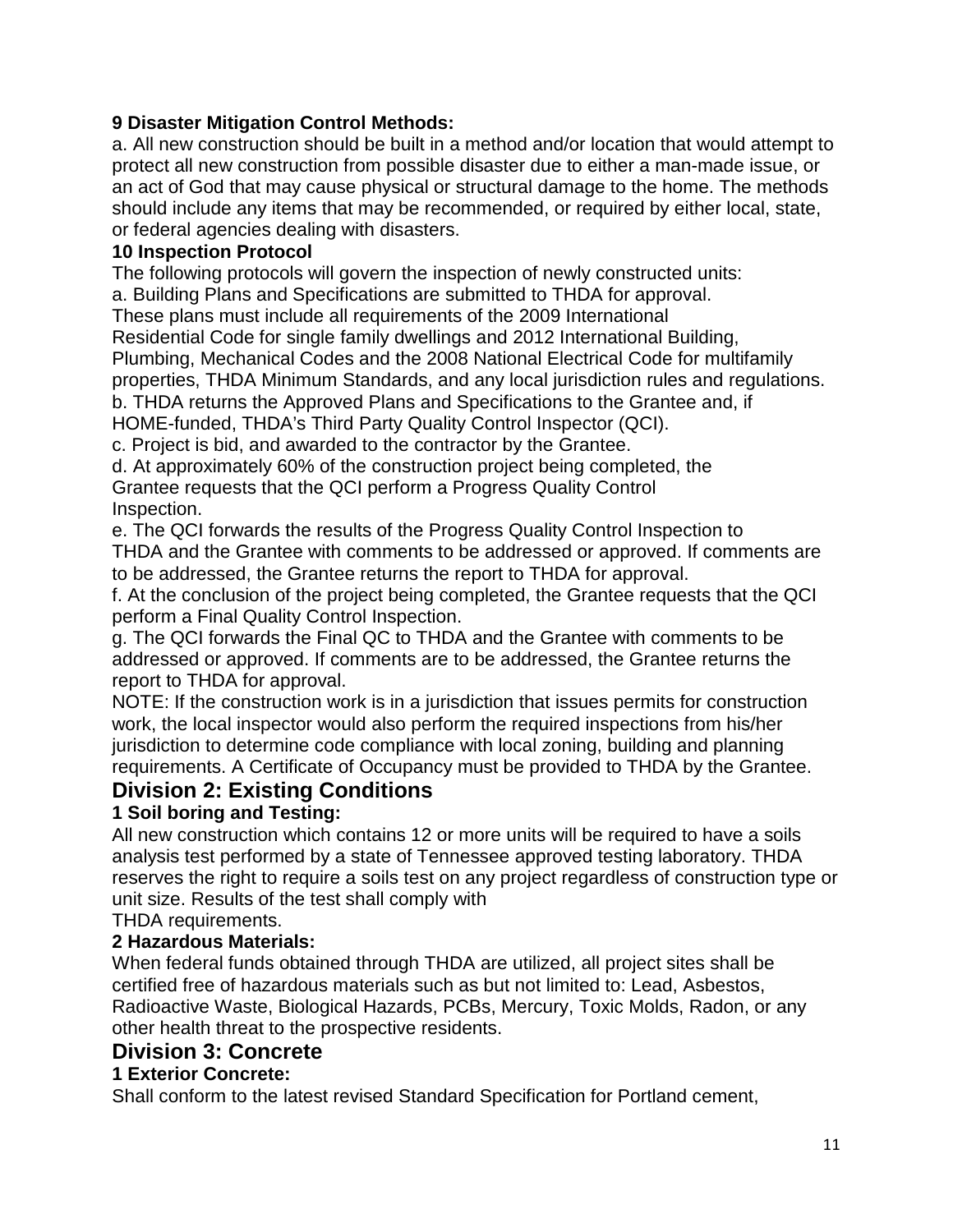ASTM C595. All concrete shall have a minimum 28-day compressive strength of 3000 psi and be entrained with 5 percent air with a minimum cement content of 520 lbs. per cubic yard (5.5 sacks). Expansion-joint material shall be  $\frac{1}{2}$ " thick asphalt-impregnated pre-molded fiber, ASTM D1752. Follow American Concrete Institute (ACI) 318. Minimum 4" thick for driveways, parking areas, sidewalks, porches and stoops.

Driveways to have fiberglass mesh or 6x6 WWF or 6" thick.

## **2 Concrete Finishes:**

Smooth formwork, no patterns, shall be used for all poured in place walls exceeding 3 feet or more exposure.

## **3 Concrete Testing:**

All new construction containing twelve (12) or more units will be required to have concrete strength tests performed by a state of Tennessee approved testing laboratory. Results of the test shall comply with the THDA requirements.

## **Division 4: Masonry**

## **1 Brick:**

Siding material of all attached newly constructed units shall consist of a minimum of fifty percent (50%) brick, stone, or other THDA approved materials.

The bricked area calculation of fifty percent shall not include window and door areas nor brick below finished grade.

## **2 Face Brick:**

Shall be ASTM C 216, Type FBS, Grade SW, or equivalent, modular size.

## **3 Concrete Masonry Units (CMU):**

Stucco or split face shall be used for all CMU walls exceeding 3 feet or more exposure.

## **Division 5: Metals**

## **1 Metal Ties:**

For newly constructed units, metal tie-down or "hurricane" straps shall be used at each bearing location of each floor, roof truss, rafter and ceiling joist. Correct ails and nailing pattern as required by the manufacturers' installation requirements of the strap shall be used.

## **2 Steel Lintels**:

Steel lintels, when specified for openings in masonry walls, shall be galvanized,primed and painted.

## **Division 6: Wood, Plastics, and Composites**

## **1 Stair Riser and Tread Construction:**

All newly constructed steps shall conform to the state of Tennessee currently adopted IRC requirements, having a riser not greater than 7 3/4" and a tread of 11".

## **2 Wood Exposed to Weathering Elements:**

All exterior wood shall have a minimum preservative retention rate of 25 percent for above ground applications and a minimum preservative retention rate of 40 percent for all wood in contact with the ground.

## **3 Wood Decking:**

Exterior wood decking shall consist of composite, natural durable wood or pressure treated wood material.

## **4 Wood Stairs and Handrails:**

Exterior wood stairs shall be constructed with properly treated dimensional lumber. Handrails shall be constructed of composite, natural durable wood or pressure treated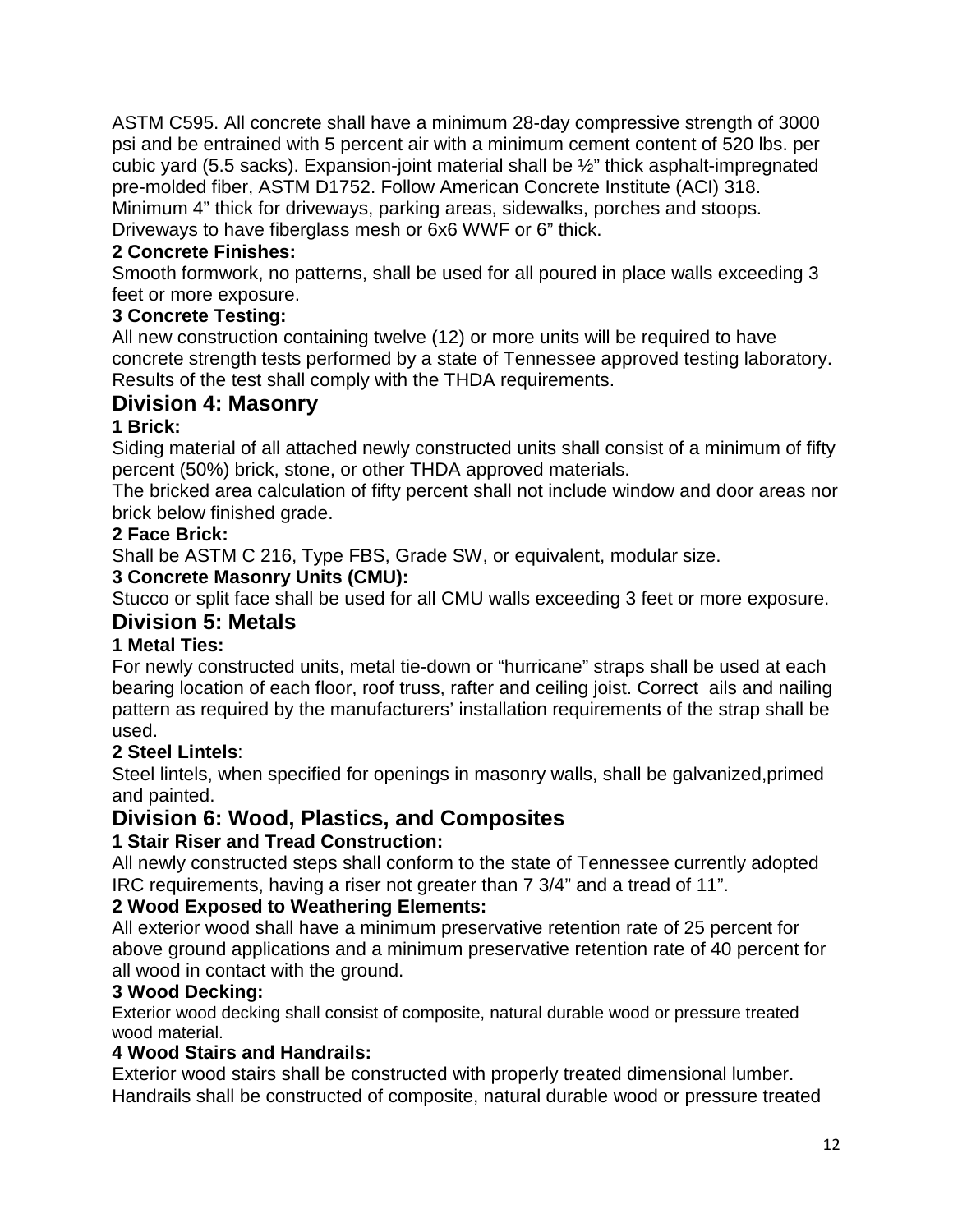wood material. Handrails shall meet the graspability and size standards in the International Residential Code.

## **Division 7: Thermal and Moisture Protection**

## **1 Fascia:**

**a. Metal:** 0.019" minimum thickness aluminum, factory finish (coil stock).

**b. Exposed Wood:** redwood, cedar, or pressure treated.

**c. Composite:** Cement fiber board or other durable material as approved by THDA.

## **2 Roof:**

Shingles shall be 235 lb. seal tab type over 30 lb. felt with metal drip edge, with minimum 25-year product warranty.

## **3 Roof Construction:**

Minimum roof slope on all newly constructed roofs except porch roofs shall be 4" vertical to 12" horizontal.

## **4 Gutters and Downspouts:**

All structures shall have gutters and downspouts and be appropriately designed with a minimum 5" gutter and a 2"x 3" downspout. All downspouts shall empty onto splash blocks or be piped to an appropriate location.

## **5 Siding:**

**a. Composite:** Fiber cement siding, primed, with two-coat minimum painted finish or factory finish.

**b. Metal:** 26 gauge minimum thickness aluminum or galvanized steel with factory finish. **c. Vinyl:** 0.42" minimum thickness, UV protected.

**d. Wood:** Cedar or redwood stained or primed once with 2-coat minimum finish sealer. **6 Insulation:**

All crawl spaces shall contain cavity floor insulation equal to or greater than R- 19. Combined wall insulation value shall be equal to or greater than R-13.

Combined attic insulation value shall be equal to or greater than R-38. As per NAIMA standards or ICC Energy Conservation Code as currently adopted by the State of Tennessee.

## **Division 8: Openings**

## **1 Exterior Doors:**

Exterior Doors shall be 1 ¾" thick 6 panel, or with limited panes of glass, steel material, insulated and be appropriately finished as recommended by the manufacturer. All opaque exterior doors shall have a U-factor equal to or less than 0.40.

## **a. Exterior hardware:**

All exterior doors, except sliding glass doors, shall have a lever key-lock latch and security accessories (eyelet peep hole, if the door is solid, and a deadbolt lock).

## **2 Interior Doors:**

Interior Doors shall be solid Wood, Composite or hollow core panel doors. Interior doors shall be a minimum of 1 <sup>3</sup>/<sub>8</sub>" thick.

## **a. Interior Hardware:**

All doors, except bi-fold and bypass type doors, shall be equipped with passage leverhandle hardware. All bedrooms and bathrooms shall be equipped with privacy locks. **3 Windows:**

**a.** All window frames must be solid vinyl. Double hung or Single hung type with a removable bug screen for lower section.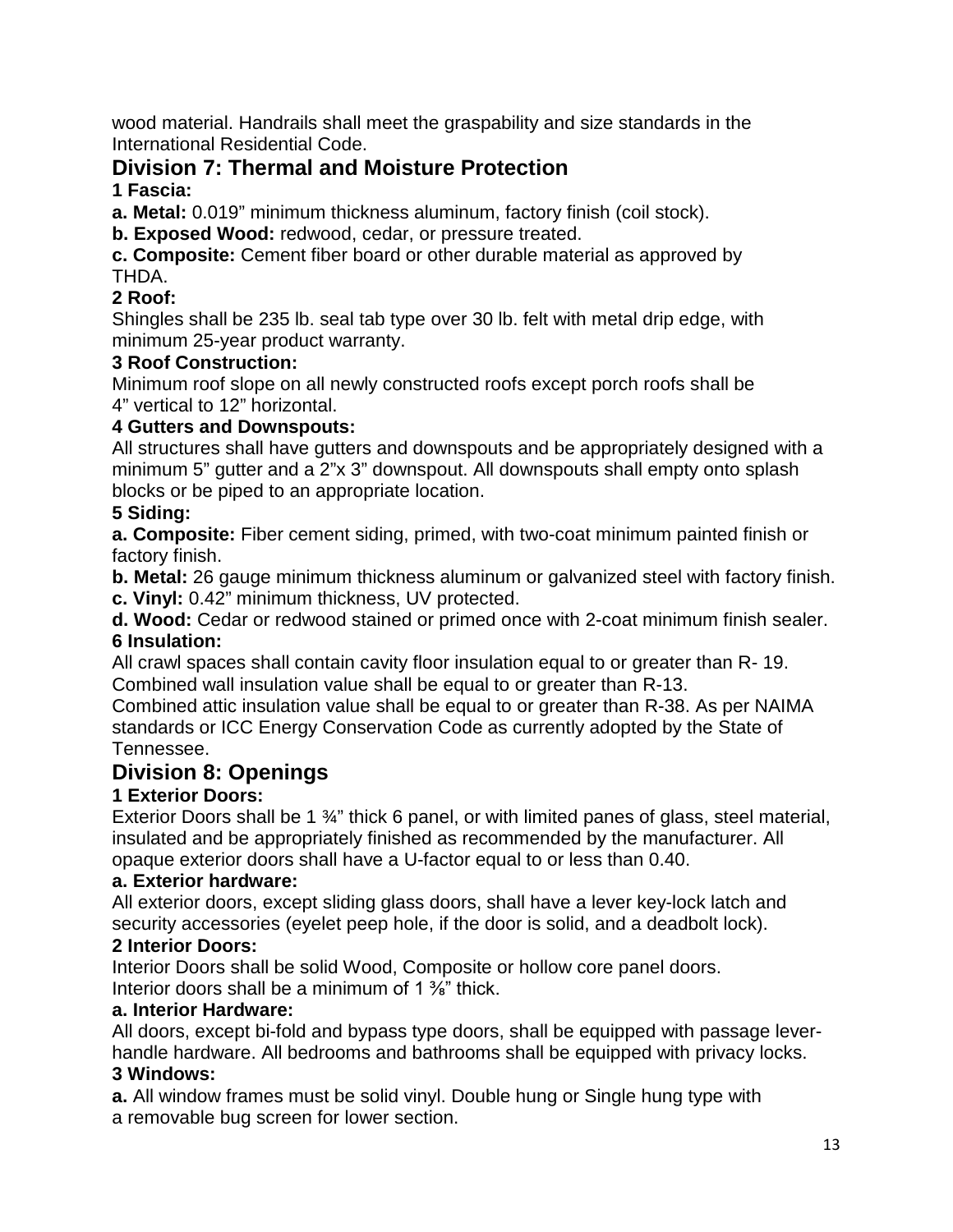**b.** All glazing shall be double-paned with low E with Argon.

**c.** The vapor seal on the glazing must have a minimum ten-year warranty.

**d.** All windows shall have a minimum one-year warranty on the operation of the window.

**e.** All windows shall have a National Fenestration Rating meeting minimum energy code requirements for the proper Zone as shown in the currently adopted State of Tennessee International Energy Conservation Code.

## **Division 9: Finishes**

## **1 Exterior Ceiling:**

Solid backing to be used when using vinyl or aluminum material for porch ceilings, provide a rigid, solid backing such as ½" OSB or plywood.

## **2 Exterior Finishes:**

**a. Wood:** All exterior exposed wood shall have a minimum preservative retention rate of 25 percent for above ground applications and a minimum preservative retention rate of 40 percent for all wood in contact with the ground. All structural posts below grade shall have the factory treated end of the post below grade. Use of CCA Treated lumber shall be prohibited.

**b. Posts and Columns:** All posts columns and guardrails at deck level and above shall be factory made and finished, or meet the wood finishes in Section "a".

**c. Handrails:** Rails shall be smooth, splinter-free, painted or factory finished, withstanding weather, and resisting checking and splintering. All handrails shall meet the graspability standards as required by the International

Residential Code as currently adopted by the State of Tennessee.

**d. Fiber Cement Siding:** Shall be factory finished or be painted with at least two coats of exterior grade paint.

## **3 Finished Floor Treatments:**

**a. Carpet Padding:** 7/16" thick, 6-lb. minimum re-bond polyurethane.

**b. Sheet Carpet:** 25 oz. minimum, 100 percent nylon. Other options include Berber type with blended fiber.

**c. Sheet Vinyl:** Shall be Armstrong or equivalent minimum 10 mil wear layer.

Provide product adhesive and underlayment as recommended by the manufacturer. All surfaces shall be clean, dry, and appropriate temperature during installation. Vinyl sheet flooring shall conform to the requirements of ASTM F 1303, Type I.

**d. Vinyl Composition Tile (VCT):** Shall be Armstrong or other approved equal, 1/8" x 12" x 12". Provide product adhesive and underlayment as recommended by the manufacturer. All surfaces shall be clean, dry, and appropriate temperature during installation. Follow manufacture's recommendation for pattern layout.

**e. Wood Flooring:** Flooring shall be tongue and groove hardwood; factory finished, or have a minimum of three coats of site-applied, UV-protective polyurethane.

**f. Laminate Wood Flooring:** Composite panel(s) comprised of four main components: a high pressure decorative laminate surface, an Aqua Resist high density fiberboard (HDF) core, a high pressure balancing backer, and an attached high density polyethylene underlayment.

Typical size: 7.6" x 47.55" x .385". Aluminum locking system for glue-free installation. Wax-impregnated edges. The floor shall be resistant to stains and reagents. The floor shall have a horizontal joint strength of not less than 1,000 lbs./lineal ft. and Ball Impact Resistance (ANSI/NEMA LD3-2000, 3.8).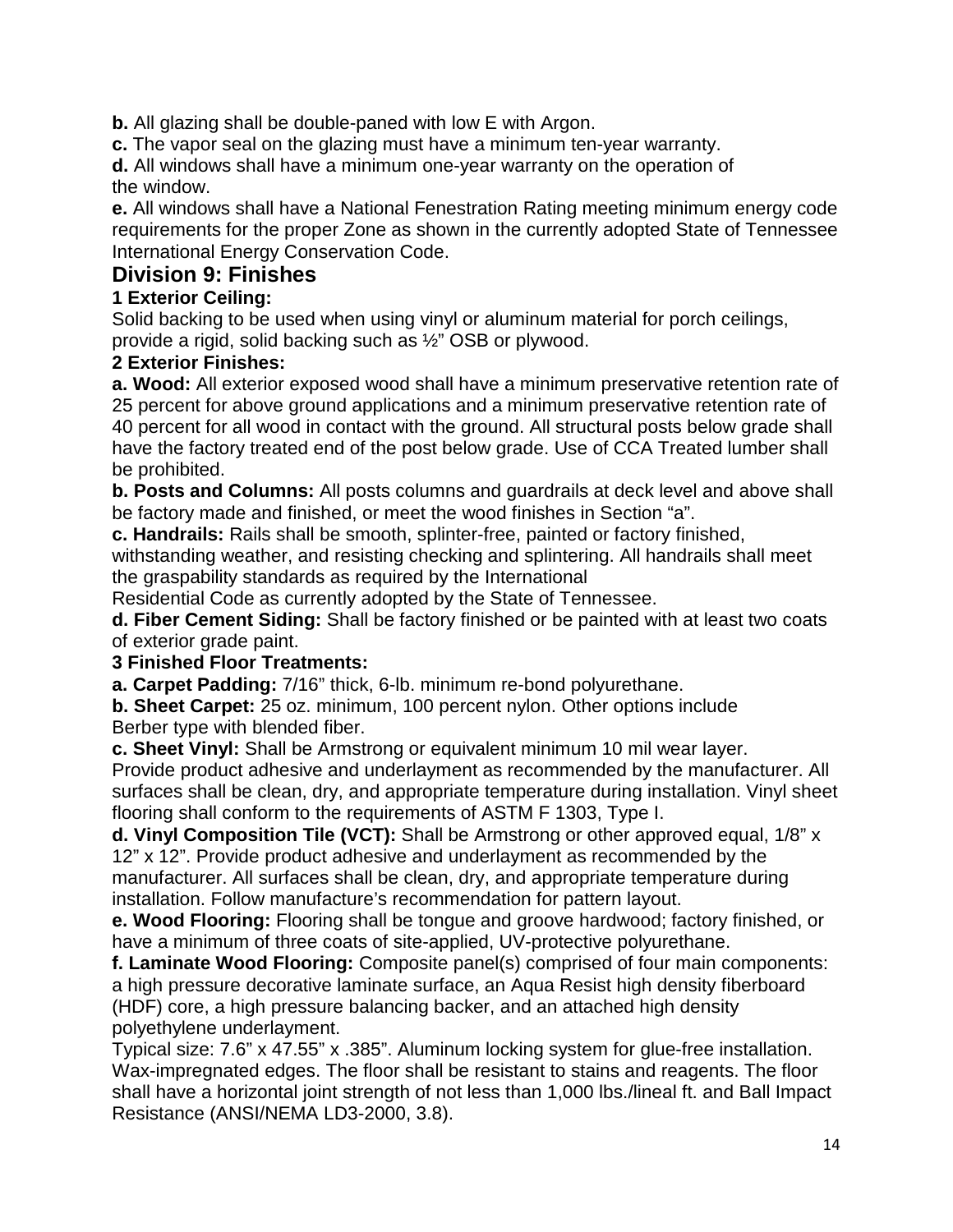## **4 Other Flooring Products: Ceramic tile and laminates**

At the interior side of the main entry door within each dwelling unit, there shall be an uncarpeted, finished floor area. This area shall be no less than sixteen (16) square feet. **5 Interior Doors:**

#### **a. Paint:** Primed once, with two-coat semi-gloss finish on all sides and faces. No VOC.

**b. Stain:** Stain or oil on all sides and faces, with three-coat varnish, polyurethane finish. Low VOC.

**c. Factory Finished:** Factory finish doors are acceptable with factory warranty.

## **6 Water-Resistant Drywall:**

Water-resistant gypsum board (commonly called "green board") or equivalent must be used on all walls in the bathroom and within six feet of wall surfaces where the drywall can be splashed such as kitchen sink, next to water heater and/or washer.

Water-resistant/ mold resistant gypsum board or equivalent shall be provided behind any tub/shower unit located on an exterior wall. Water-resistant gypsum, when used on ceilings must be rated for the span. Prefer non-paper faced drywall or a product that meets ASTM D3273 for mold resistance above and immediately around tubs, showers.

## **7 Interior Wall Finishes:**

Primed once and two finish coats of flat, eggshell or satin. Use semi-gloss, or satin finish for bathrooms, laundry, and kitchens. No VOC.

## **Division 10: Specialties**

## **1 Storage areas:**

Exterior storage areas are required on all newly constructed units except SROs and efficiency units. The storage area shall be a minimum of twenty-five (25) square feet. Structures must satisfy applicable building code requirements.

Prefabricated plastic structures are prohibited. All storage areas shall match exterior building veneer, trim and possess identical shingles.

## **2 Roof Offsets:**

Projects of four (4) or more attached units shall be designed in such a way as to vary the roof line with offsets, gable porch roofs, etc.

## **3 Entries:**

The main common entry to each group of newly constructed dwellings or each main exterior entry to individual dwellings shall have a concrete, treated wood, or other hard surface exterior stoop, porch or deck, a minimum of 5' x 5'. All main entries shall have a roof or awning over the entry area. The roof shall cover at least a 5' x 5' area.

## **4 Closet Storage/Accessories:**

Closets shall include a 12" deep vinyl wrapped wire shelf in coat, laundry and bedroom closets. Minimum of (4) 24" deep vinyl wrapped wire shelves for kitchen pantries.

## **5 Mailboxes:**

All units shall have a United States Postal Service (USPS) approved mailbox either at each individual unit, common area, or a designated location per USPS post master.

## **6 Bath Accessories:**

All bathrooms shall have:

- **a.** Medicine cabinet with mirror 16" wide by 20" tall (minimum)
- **b.** Wall hung toilet paper dispenser
- **c.** 24" (minimum) towel bar
- **d.** Shower rod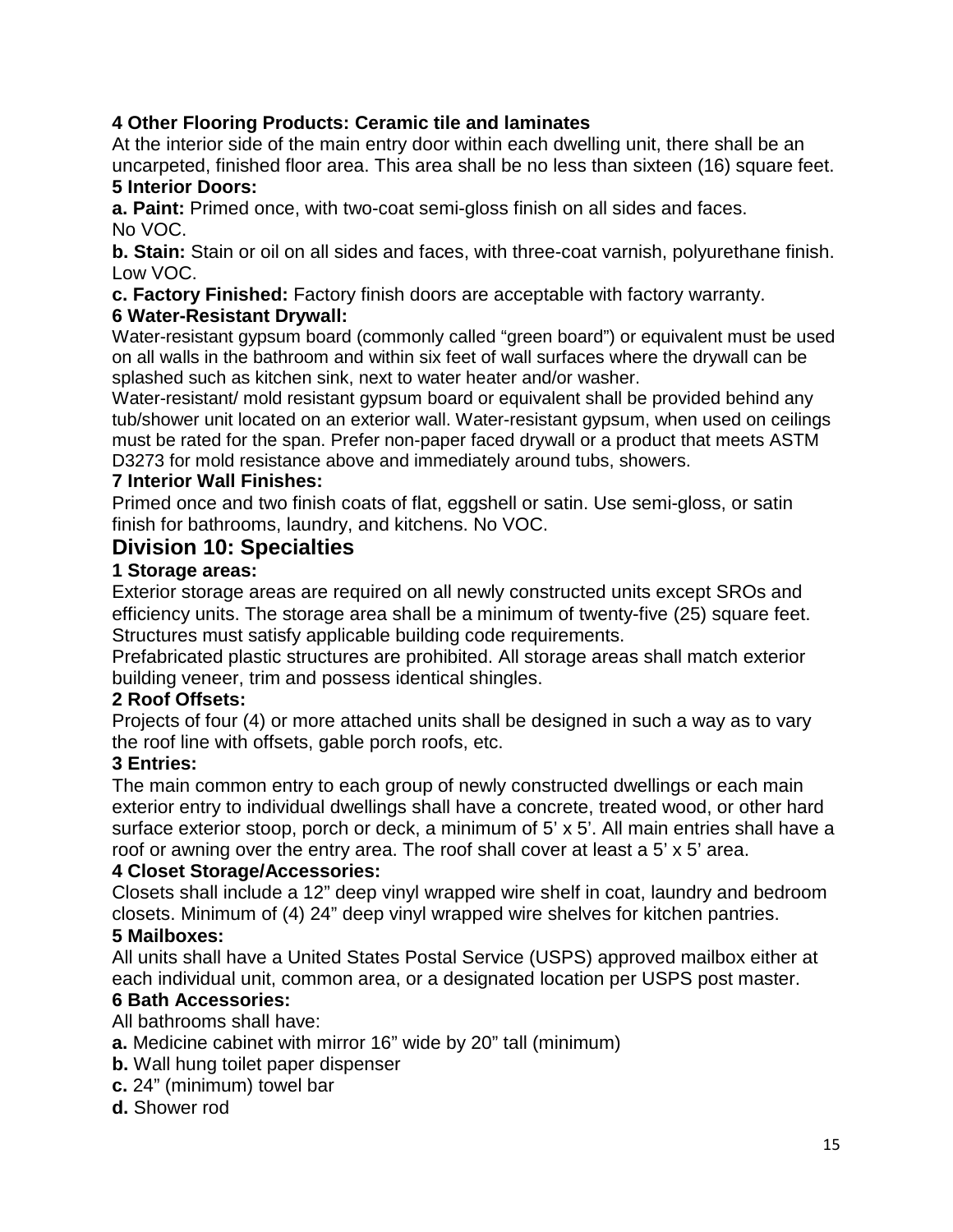**e.** Mirror above lavatory backsplash. Other combinations of mirror and storage may be acceptable at the approval of THDA.

## **Division 11: Equipment**

## **1 Refrigerator:**

A refrigerator shall be minimum 18 cubic foot frost free provided in all dwelling units to match manufacturer and model line with the dishwasher and range on all projects including new construction and rehabilitation projects where identified in the PCNA (physical/capital needs assessment). All refrigerators must be Energy Star qualified. The Energy Star mark must be clearly marked

on the front/top of the product, clearly displayed in product literature and listed on the manufacturer's Internet site.

## **2 Dishwasher:**

A dishwasher shall be 24" under counter mount unit to match manufacturer and model line with the refrigerator and range including new construction and rehabilitation projects where identified in the PCNA (physical/capital needs assessment). Standard dishwashers shall use less than 4.25 gallons per cycle and 295 kWh per year. All dishwashers must be Energy Star qualified. The Energy Star mark must be clearly marked on the front/top of the product, clearly displayed in product literature and listed on the manufacturer's Internet site.

#### **3 Range:**

An electric range shall be minimum 30" 4 burner with self-cleaning oven provided in all dwelling units to match manufacturer and model line with the refrigerator and dishwasher on all projects including new construction and rehabilitation projects where identified in the PCNA (physical/capital needs assessment).

#### **4 Laundry:**

All newly constructed units, except SROs and efficiencies, shall be equipped with washer dryer hookups. All clothes washers supplied in individual units shall have an MEF equal to or greater than 2.0 and a WF equal to or less than 6.0.

(NOTE: clothes washers and dryers are not eligible costs in THDA's HOME program). All laundry facilities located inside any habitable space shall be equipped with a properly installed washer overflow pan indirectly discharging to an overflow waste receptor, floor drain, or to the exterior of the building. Water supply shut off valve to be single throw cutoff.

## **5 Trash Collection:**

Provisions for dumpsters or trash cans are required. Screening of trash cans and/or dumpsters shall be provided for multi-family units.

## **6 Playgrounds**:

Playgrounds shall be comprised of construction grade equipment approved by THDA prior to installation. The area immediately in and around the playground shall be mulched with 6" of appropriate material such as cypress mulch, pine bark or rubber mulch.

## **Division 12: Furnishings**

## **1 Casework:**

Cabinet fronts shall be made of solid wood (not particleboard); doors, draws and fronts shall be factory finished. Cabinet ends shall be finished with appropriate veneer. All cabinets shall be Kitchen Cabinet Manufacturers Association (KCMA) approved.

## **2 Countertops:**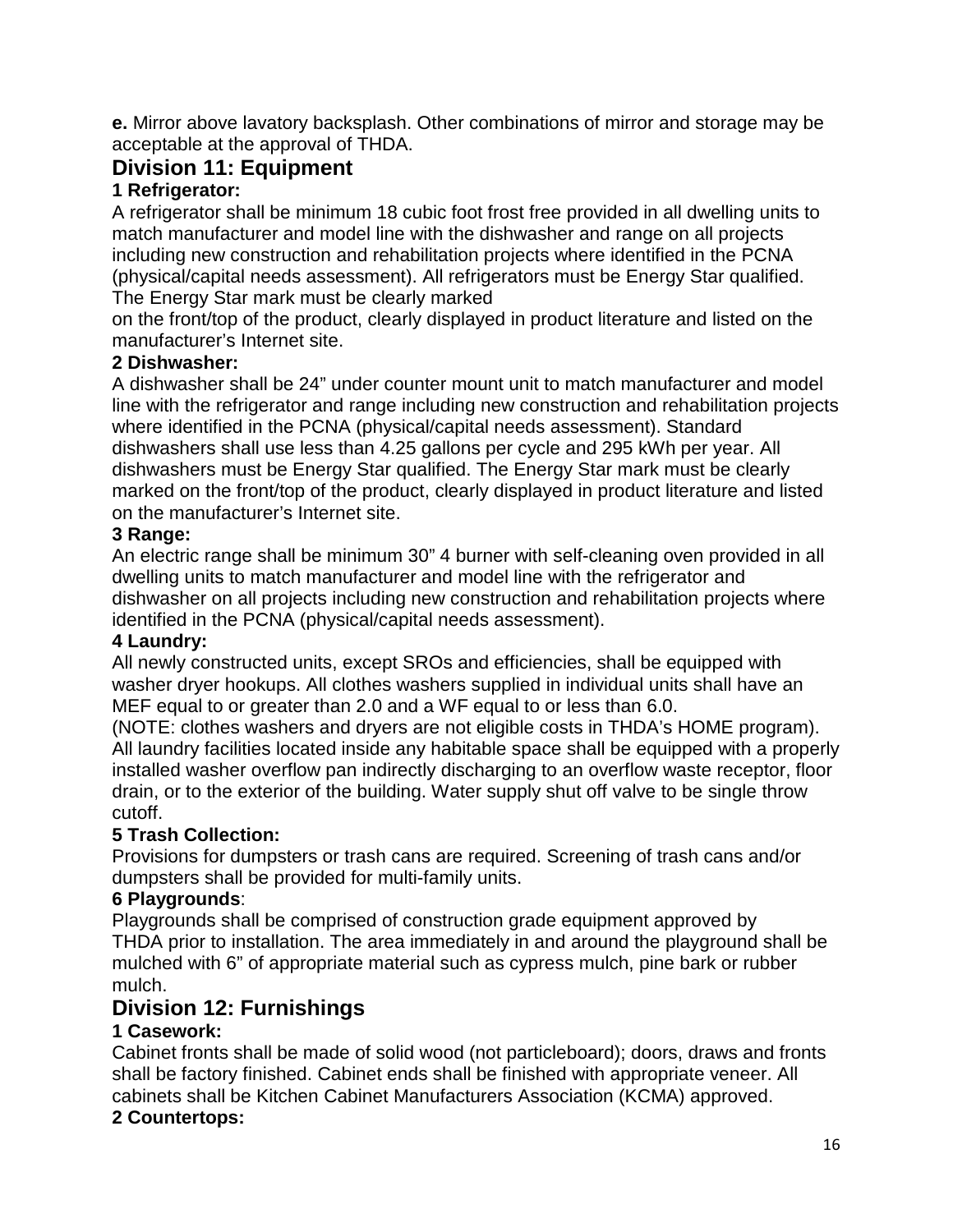Tops shall be post form plastic laminate, bullnose front edge, rolled backsplash, finished exposed ends and sealed at the cut out for sink and the backsplash at the wall. Other appropriate materials may be used such as solid surface, and cultured marble for bathroom vanities. Any other types of countertops must be approved by THDA.

## **Division 13: Special Construction**

## **1 Office/ Laundry/ Maintenance Building:**

Unless individual units are supplied with laundry facilities, all new projects consisting of four (4) or more units shall provide common laundry facilities including a minimum of one (1) washer and one (1) dryer per every twelve units up to a maximum total of four (4) washers and four (4) dryers. All clothes washers in common areas shall have a Modified Energy Factor (MEF) equal to or greater than 2.2 and a Water Factor (WF) equal to or less than 4.5.

## **Division 14 - 20: Reserved for Future Use**

## **Division 21: Fire Suppression**

## **1 Fire Suppression and Alarms:**

All new construction must comply with the International Residential, Building and Fire Codes as currently adopted by the State of Tennessee.

## **Division 22: Plumbing**

All plumbing, including piping, fixtures and appurtenances must meet or exceed the standards of the International Residential or Plumbing Code.

## **1 Bath Tub:**

Tubs shall be 30" deep white porcelain finish steel, or cultured marble.

## **2 Shower:**

Showers shall be 36" x 36" minimum with 4" curb; made of fiberglass, acrylic, or cultured marble. Shower head flow not to exceed 2.5 gpm.

## **3 Tub/ Shower Surround:**

Tub/shower surrounds shall be 3 piece integral panels of plastic, fiberglass, or cultured marble minimum 72" above flood rim.

## **4 Lavatories:**

Sinks shall be 15" minimum diameter; made of white porcelain finish steel or cultured marble.

## **5 Faucets:**

Polished chrome finish two handle with pop-up stopper. Lever handle type shall be used when ADA requirements apply. Faucets containing plastic material for exterior housing are prohibited. Flow not to exceed 1.5 gpm.

## **6 Water Closets:**

Water closets shall be white porcelain elongated bowls with acrylic seat maximum 1.6 GPF.

## **7 Kitchen Sink:**

Sinks shall be a minimum eight inches (8") deep, 33 x 20 stainless steel double bowl. For ADA compliance when applicable, roll under sink depth shall be shallower as required in mobility impaired dwelling units

## **8 Plumbing Accessories:**

Water heaters located in any interior space shall have a metal 2" deep overflow pan with discharge pipe indirectly plumbed into DWV receptor, floor drain or to the exterior. Discharge pipe end shall have a bug screen.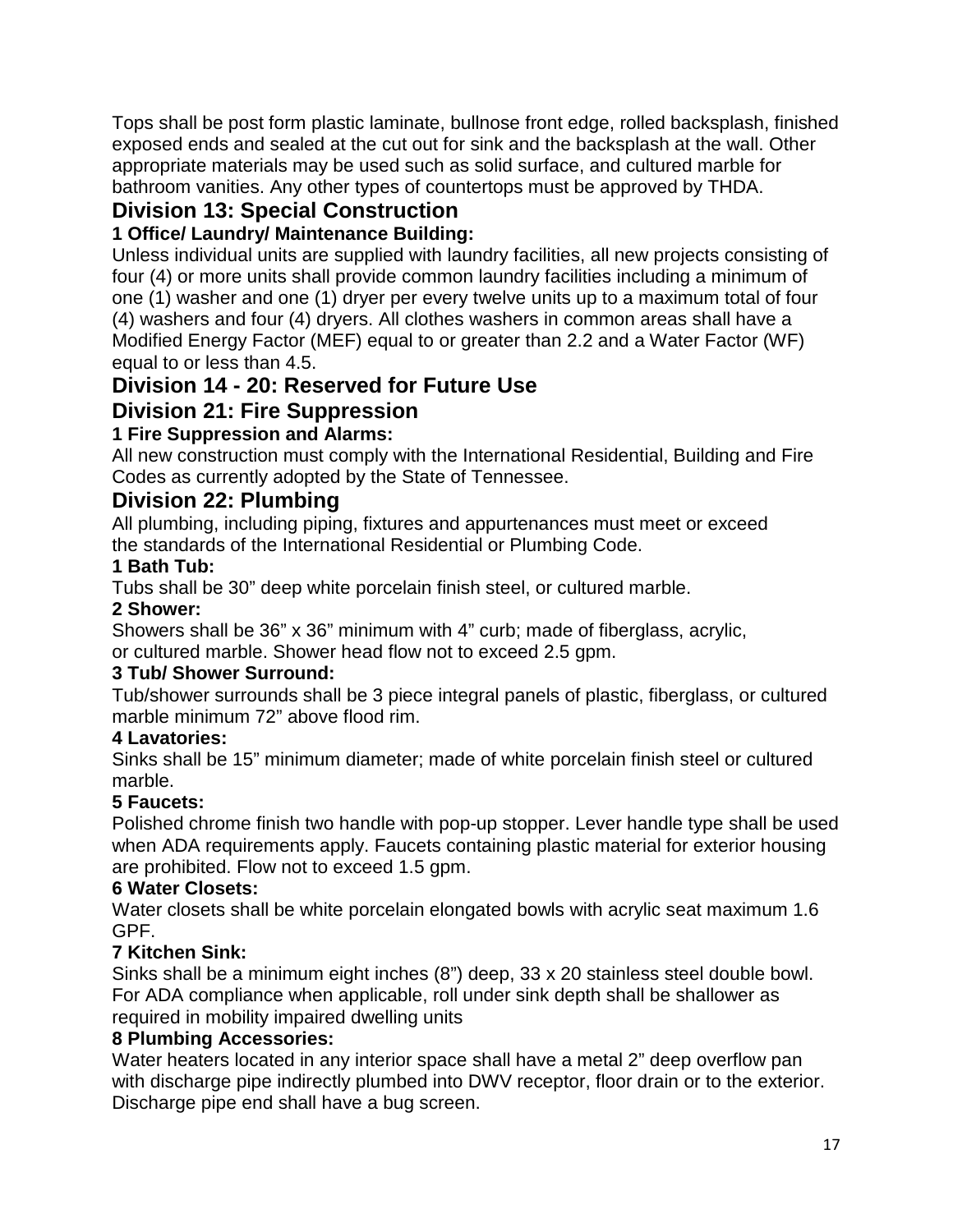## **9 Piping:**

Potable water lines shall be copper or PEX material. Installation in exterior walls must be centered within the insulation. Hose bibs must be of the freeze proof kind. All piping located in attic or crawl space shall be insulated. All hot water lines shall be insulated equal to or greater than R-4 pipe wrap.

#### **10 Water Heater:**

Water Heater shall be minimum 40 gallon electric with a minimum Energy Factor (EF) equal to or greater than .92. Gas fired water heaters shall an EF equal to or greater than .59. Instantaneous gas water heaters shall have an EF equal to or greater than .94 (96%AFUE). Prefer direct vent on gas water heaters or sealed combustion.

#### **11 Radon Reduction:**

Radon venting is required as a "Passive System" unless otherwise specified by local codes or regulations. Refer to 2006 IRC Appendix F.

## **Division 23: Heating Ventilating and Air Conditioning**

All mechanical systems, shall be regulated, including the design, installation, maintenance, and alteration of mechanical systems that are permanently installed and used to control environmental conditions within buildings to meet or exceed the standards of the International Residential or Mechanical Code.

## **1 Heating Ventilating and Air Conditioning Equipment:**

All units shall have a central HVAC system comprised of a split system heat pump with emergency heat strips for heating and cooling using high-efficiency equipment. Units with gas shall be a split system air conditioner and furnace.

Heat pump/ AC systems shall have a minimum SEER (Seasonal Energy Efficiency Rating) rating of 14.5 with a minimum HSPF (Heating Seasonal Performance Factor) rating of 8.5. Fuel oil, gas fired furnaces and boilers shall have an Annual Fuel Utilization Efficiency (AFUE) equal to or greater than ninety-two percent (92%). Electricresistance-only heat systems are prohibited. Alternative HVAC systems may be approved by THDA. Prefer direct vent on gas furnace or sealed combustion.

## **2 Ducting:**

Duct system can be a mix of; hard duct main trunk lines (sheet metal) from the air handlers with flex duct branching out to the individual vents. All duct must be insulated with a minimum R-5, unconditioned space R-8 and installed per SMACNA standards. All joints and connections shall be sealed tight compliant with UL 181 and pass pressure testing. Exhaust vent piping shall be insulated. All ducts shall be installed per manufactures requirements and free of restrictions. Vent louvers shall be white adjustable type. Dryer vent shall be through wall weather type with damper. All supply ducts shall have individual dampers enabling supply air adjustments at each register grill and repositioning damper. All HVAC systems shall be Tested and Balanced within 20% of the ACCA Manual J, S and D calculations.

## **3 Thermostat:**

All individual HVAC systems shall be controlled by a digital thermostat.

## **4 Range Hoods:**

All units shall be equipped with a minimum 200 CFM range hood. All range hoods shall be Energy Star qualified. The Energy Star mark must be clearly marked on the front/top of the product, clearly displayed in product literature and listed on the manufacturer's Internet site. Recirculation hoods shall be equipped with an activated charcoal filter. Gas appliances must be ducted to the exterior. Minimum 200cfm labeled.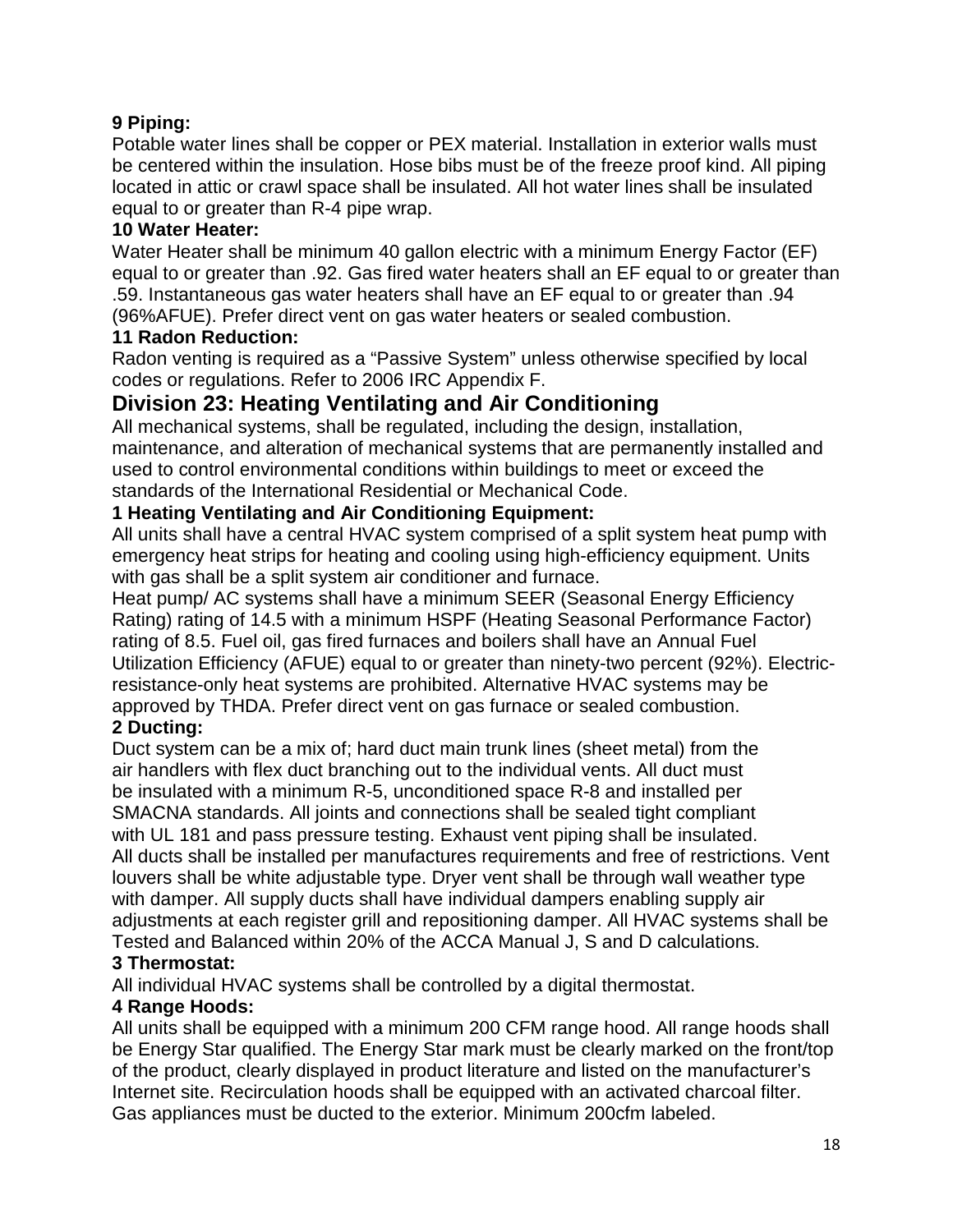## **5 Fans:**

Ceiling fans shall be minimum 42" 4 paddle with light kit located in all bedrooms and a 52" 5 paddle with light kit in the living room. Fans shall be Energy Star qualified. The Energy Star mark must be clearly marked on the front/top of the product, clearly displayed in product literature and listed on the manufacturer's Internet site. Minimum 120 cfm/watt at medium speed setting. Fans are required to accept CFL or LED bulbs.

## **Division 24 - 25: Reserved for Future Use**

*SF/MF Design Standards for New Construction* 19 *January 2017*

## **Division 26: Luminaries / Electrical**

All electrical work must conform to the currently adopted National Electrical Code (NFPA 70), as adopted by the State of Tennessee. All electrical work will require the obtaining of electrical permits and receiving a passing final inspection by a Tennessee Licensed Electrical Inspector for that jurisdiction or area.

## **1 Exterior Luminaries:**

Luminaries shall be located at all entrances and common areas. All on-site parking areas shall be lighted. The electrical supply for all-common areas, stairways, walkways and parking areas shall not originate from an individual unit. Each fixture should have dusk/ dawn and motion sensor capabilities with CFL or LED lamp.

## **2 Interior Luminaries:**

Each room, hall, stair, and walk in closet shall have a minimum of one switched overhead light (color to match door hardware) with energy efficient CFL or LED lamp and globe (ceiling fan light kit is acceptable in bedrooms and living room).

Kitchens shall include adequate lighting over the counter top, appliances, and sink. Bathrooms shall be equipped with adequate lighting over the vanity sink with CFL or LED lamps and a combination exhaust fan light in the ceiling near the water closet/ tub.

## **Division 27: Communications**

## **1 Telephone and Cable:**

All dwelling units shall be wired in the master bedroom and living room for telephone, internet jacks, and cable for television. Common areas, community rooms and on-site management offices in multifamily developments to have communication lines as required.

## **Division 28: Electronic Safety and Security**

## **1 Fire Alarm & Smoke Detectors:**

Smoke detectors and Fire Alarm Systems shall be provided as required by NFPA 72, and the International Fire Code as adopted by the State of Tennessee. Hardwired with battery back-up smoke detectors shall be provided in all bedrooms and hallways. No bedroom door shall be more than eight (8) feet from a hallway smoke detector. Install devices per manufactures installation requirements. Instructions for specific locations and other details shall be strictly observed and tested. All building areas must comply with all State, county, and local codes.

## **2 Carbon Monoxide Detectors:**

UL listed carbon monoxide detectors shall be installed outside each sleeping area in the immediate vicinity of all bedrooms if the dwelling contains fuel burning appliances or has an attached garage.

## **Division 29 – 30: Reserved for Future Use Division 31: Earthwork**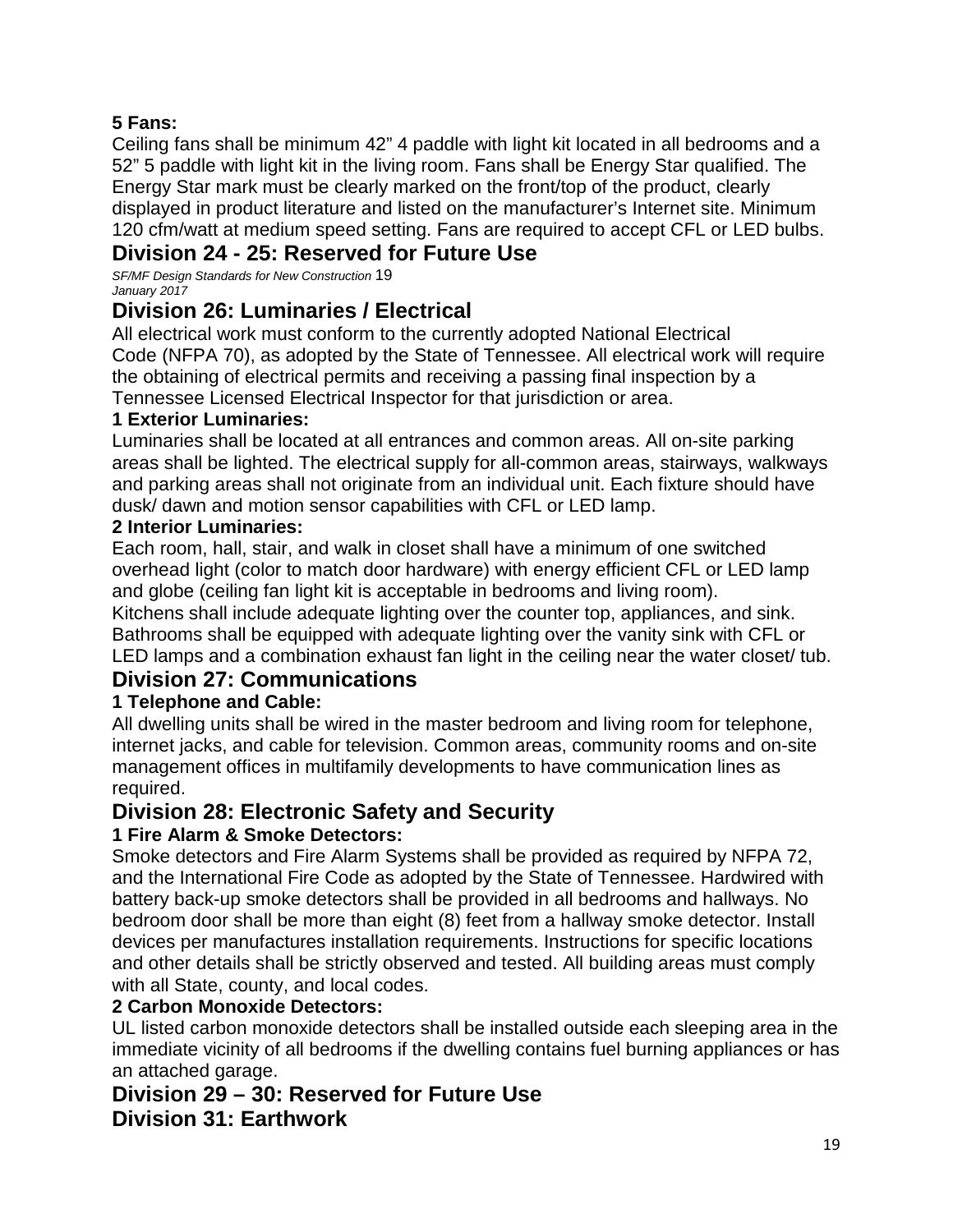## **1 Site Layout:**

Property line, setbacks, easements, right-of-way and clearances must be properly identified prior to staking the building footprint on site. If there is a conflict where the building is proposed to be placed on site, then refer to the State, county, local codes, and utility companies for resolution. Other engineered designs may be presented to THDA for consideration.

## **2 Soil Boring Test:**

All new construction that contain 12 or more units shall have a soil-boring test performed by a qualified engineer to complete a geotechnical report. This report must be submitted to THDA. Projects containing less than 12 units may also be required to have a soil boring test performed should the test be determined necessary by THDA. **3 Soil Testing:**

All new construction that contains 12 or more units will be required to have soil compaction test performed by a State of Tennessee approved testing laboratory. Projects containing less than 12 units may also be required to have a soil compaction test performed should the test be determined necessary by THDA. Results of the test shall comply with the applicable building code requirements and geotechnical report.

## **Division 32: Exterior Improvements**

## **1 Landscaping:**

Adequate landscaping is required on all projects. The developer shall submit a landscape plan as part of final plans and specifications. Each building shall include a minimum landscaping package.

#### **2 Turf:**

All lawn areas shall be seeded with the seed variety, lime, and fertilizer application rate, which is appropriate to establish a good lawn cover. All slopes in excess of 3:1 within 10 feet of the building, driveway and/or walkway shall receive sod or other approved erosion control materials which will enhance the establishment of a permanent ground cover.

## **3 Sodded Areas:**

Sod is optional in building front yards and common areas for all projects.

## **4 Fencing:**

All multifamily projects shall be fenced to provide security around the site boundaries. **5 Parking/Driveways:**

#### All multifamily buildings shall have adequate parking as required by local zoning or building code. Unless prohibited by local code, jurisdiction or structural constraints, all projects shall have a minimum of one parking space per unit. Single Family Dwellings shall have a minimum parking space for 2 vehicles.

#### **6 Parking Lots:**

All on-site parking lots and access drives are to be paved and parking spaces shall have bumper stops or curbs. If walkways are used as bumper stops, the walkway shall be 6' wide.

#### **7 Concrete pads and walks:**

All entry walks shall be a minimum of 3' wide, 3000 psi concrete, and shall be provided at all units from the entry to parking area. Provide ¼ inch per foot crown or cross slope in the direction of drainage. Expansion-joint material shall be ½" thick asphaltimpregnated pre-molded fiber, ASTM D1752. Follow ACI 318. Minimum concrete thickness shall be 4".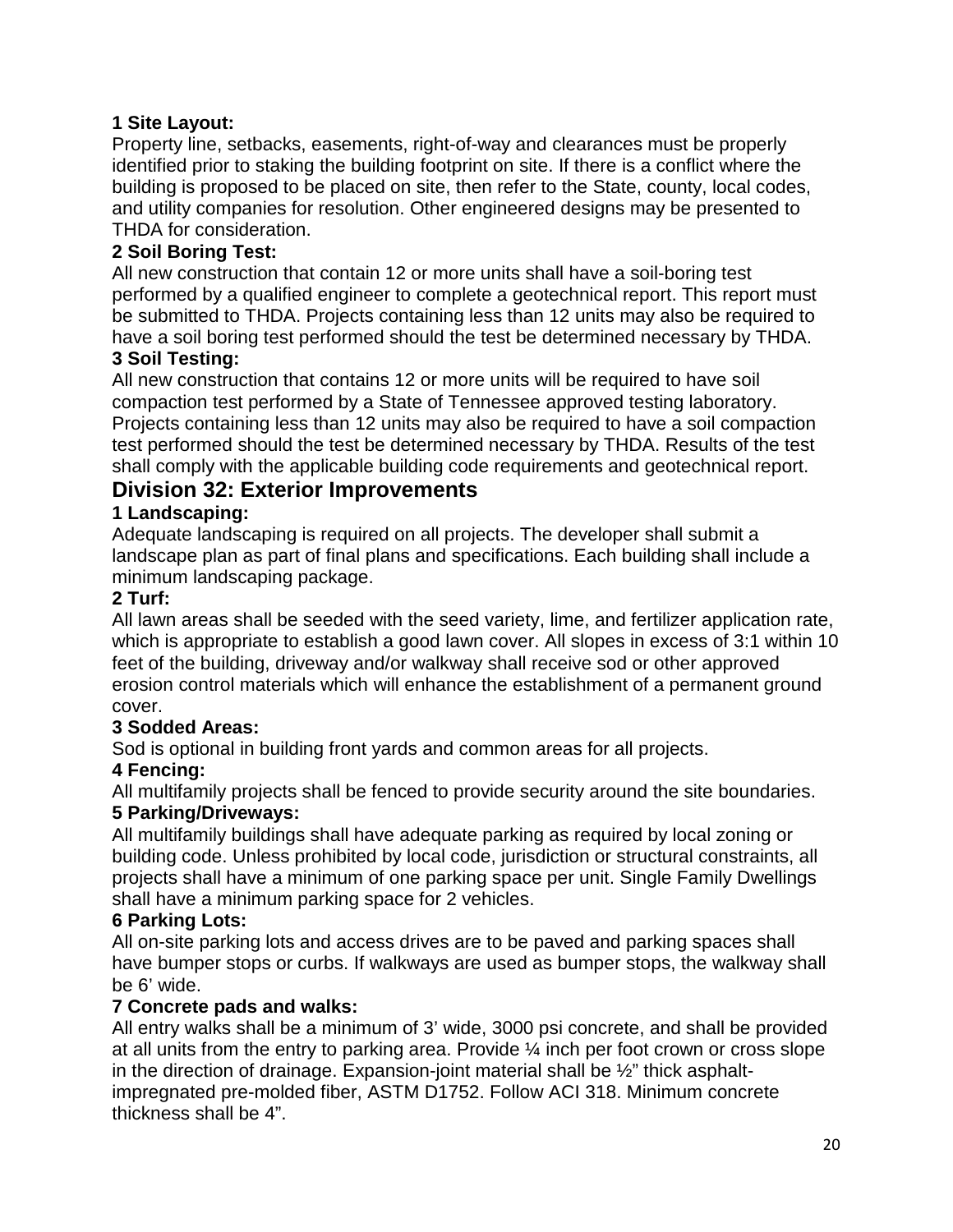## **8 Walkways:**

All units shall have a 3' wide 3,000 psi concrete with broom finish walkway from the parking area to the main entrance.

## **9 Ramps:**

All newly constructed accessible ramps shall be a minimum 42" wide with 5' turning areas at each landing, a maximum slope of 1:12, maximum rise 30" and a minimum load capacity of 1500 lbs. Existing ramps may be no steeper than 1:8.

- **a. Composite:** Wood/ fiberglass with non-skid surface.
- **b. Concrete:** With non-skid surface.

**c. Metal:** Galvanized steel, or aluminum with non-skid surface.

**d. Wood:** All exterior wood shall have a minimum preservative retention rate of 25 percent for above ground applications and a minimum preservative retention rate of 40 percent for all wood in contact with the ground. Use of CCA treated lumber is prohibited. Portable or temporary ramps are prohibited.

## **10 Asphalt:**

Asphalt shall consist of a hot-mix asphaltic concrete pavement complying with TDOT design mix standards for parking areas. Batching and placement of the asphalt may be tested at the request of THDA. Placement of the asphalt in 2 lifts. 2 ½" base course with a 1 ½" finish course. Pavement striping to be completed within 30 days after asphalt placement.

## **11 Soil Treatment-Termite Protection:**

A proper and complete termite inspection of all properties is required. The inspection must be completed by a licensed exterminator who shall report any activity located and treatment applied. A warranty for a period of a minimum one year on all inspections is required.

## **Division 33: Utilities**

## **1 Electric:**

Electrical service to newly constructed units shall be installed underground except in cases where deemed structurally infeasible. Overhead service is allowed for infill sites. **2 Water:**

Water service to newly constructed units shall be installed with methods and materials as approved by the IRC and the International Plumbing Code.

## **3 Sanitary Sewer / Private Septic:**

Sanitary Sewer / Private Septic service to newly constructed units shall be installed with methods and materials as approved by the IRC, the International Plumbing Code, The Private Sewer Disposal Code and the State of Tennessee Department of Environment and Conservation rules and regulations.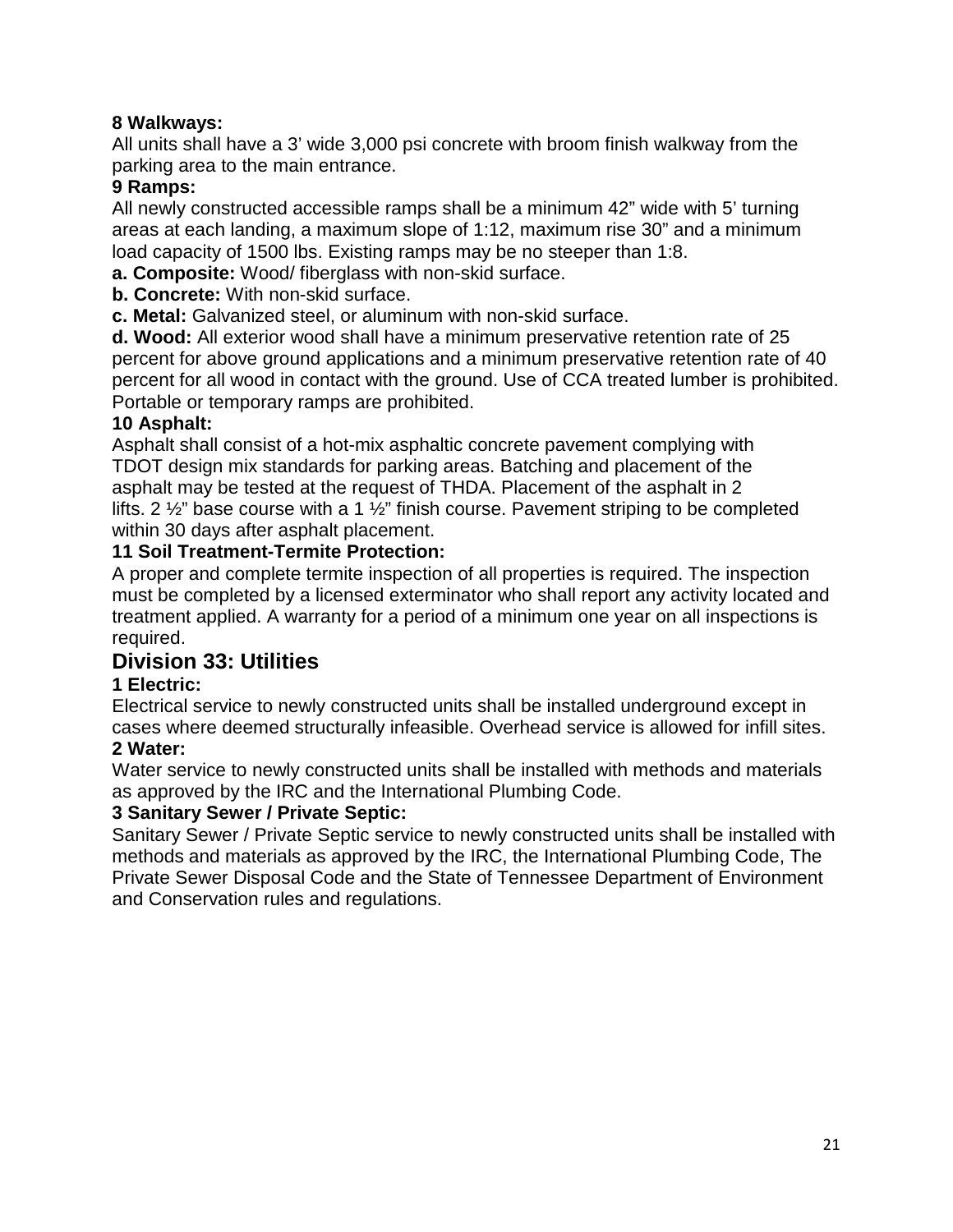## **HOME PROGRAM QUALIFICATIONS OF THE GENERAL CONTRACTOR**

|                                                                                                                                   | Date: $\frac{1}{\sqrt{1-\frac{1}{2}}\cdot\frac{1}{2}}$                                                                                                                                                                                      |
|-----------------------------------------------------------------------------------------------------------------------------------|---------------------------------------------------------------------------------------------------------------------------------------------------------------------------------------------------------------------------------------------|
|                                                                                                                                   |                                                                                                                                                                                                                                             |
|                                                                                                                                   |                                                                                                                                                                                                                                             |
|                                                                                                                                   | Office Phone Fax. Cell Call                                                                                                                                                                                                                 |
|                                                                                                                                   |                                                                                                                                                                                                                                             |
| Legal Status of Organization (check one)                                                                                          |                                                                                                                                                                                                                                             |
| ________ Individual<br>Corporation                                                                                                | Partnership<br>$\overline{\phantom{a}}$<br>Other                                                                                                                                                                                            |
|                                                                                                                                   |                                                                                                                                                                                                                                             |
| $\frac{1}{\sqrt{1-\frac{1}{c}}}\text{Yes}$ No                                                                                     | If out-of-state organization, is contractor authorized to do business in Tennessee?                                                                                                                                                         |
|                                                                                                                                   | Tennessee Contractor's License Number (if applicable): _________________________                                                                                                                                                            |
|                                                                                                                                   | Years in business: List construction experience in the last three years:<br>,我们也不能在这里的时候,我们也不能在这里的时候,我们也不能会在这里的时候,我们也不能会在这里的时候,我们也不能会在这里的时候,我们也不能会在这里的时候,我们也不                                                                               |
|                                                                                                                                   | <u> 1989 - Johann Stoff, deutscher Stoff, der Stoff, der Stoff, der Stoff, der Stoff, der Stoff, der Stoff, der S</u><br>List Subcontractors you use or materials suppliers on attached form: Yes No No                                     |
| Business references (local banks, etc.). Include address and phone number:                                                        |                                                                                                                                                                                                                                             |
| 2.<br>3.<br><u> 1989 - Johann Stein, marwolaethau a bhann an t-Amhain ann an t-Amhain an t-Amhain an t-Amhain an t-Amhain an </u> |                                                                                                                                                                                                                                             |
| construction work in the last two years:<br>3.                                                                                    | Name, address and phone number of the last three (3) clients for whom you have performed<br>2. $\overline{\phantom{a}}$<br>and the control of the control of the control of the control of the control of the control of the control of the |
|                                                                                                                                   | by Company: $\frac{1}{2}$<br>by Company: $\qquad \qquad$                                                                                                                                                                                    |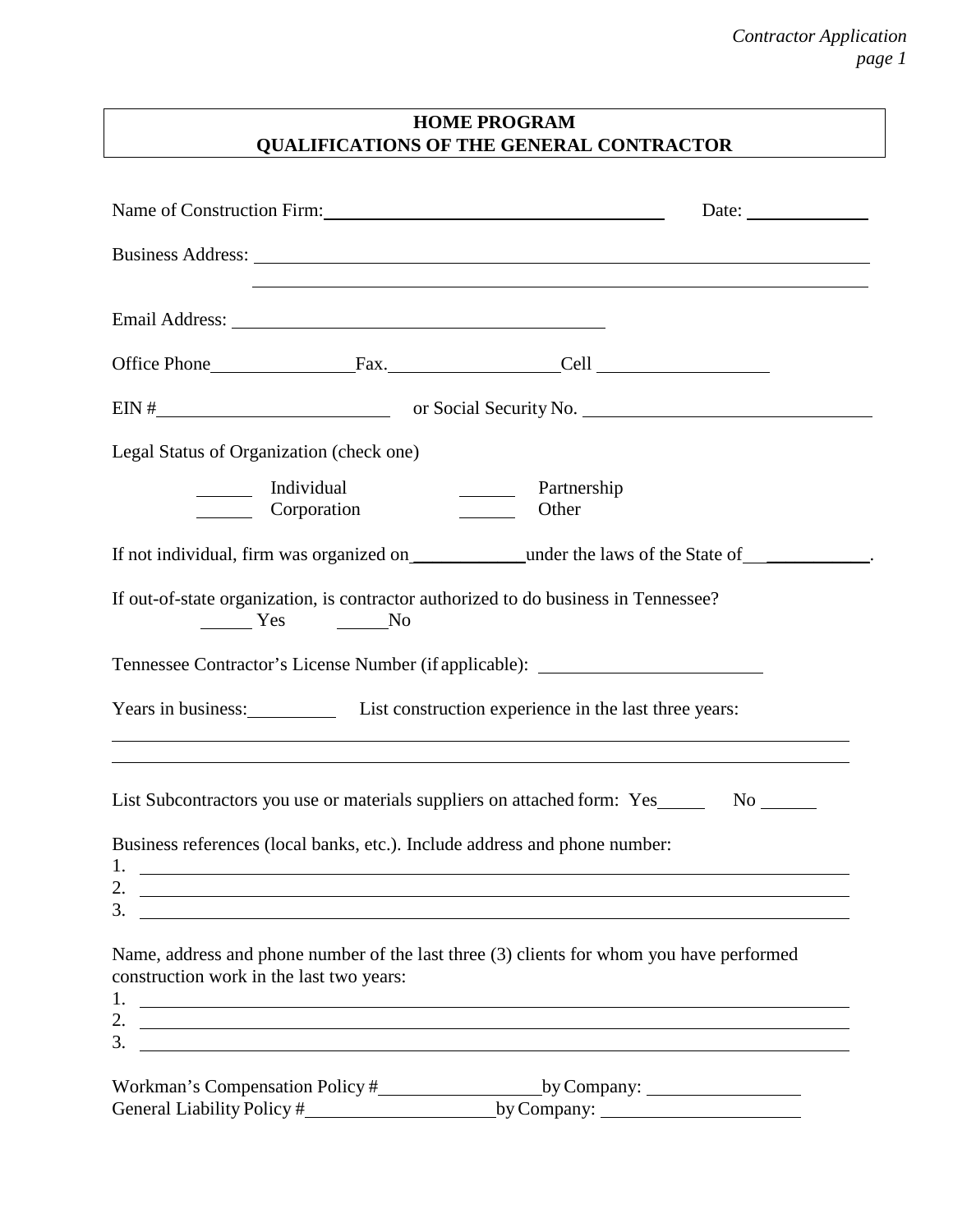#### CONTRACTOR CERTIFICATION:

The undersigned hereby certifies that the information set forth in this certificate and in any attachments in support thereof, is true, correct and complete to the best of his/her knowledge and belief. The undersigned acknowledges that the Grantee will rely upon the information contained herein on a continual basis and agrees to notify the Grantee promptly in the event of any material change in that information. The undersigned also agrees to clarify this information and to confirm or update this qualification form upon request by the Grantee.

| Signature            | Date |
|----------------------|------|
| Name (printed/typed) |      |
| Name of Firm         |      |
| Title                |      |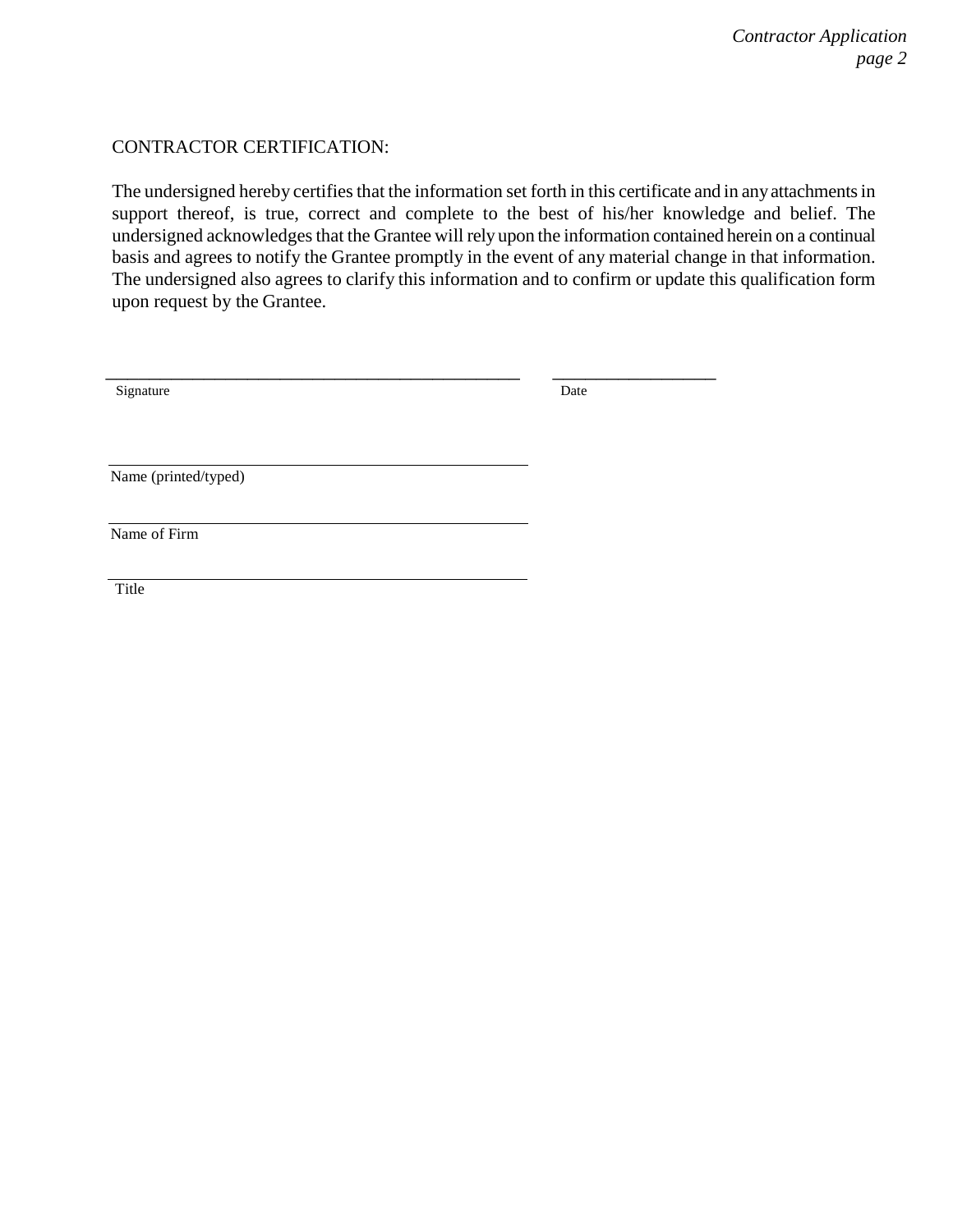#### **QUALIFICATION OF GENERAL CONTRACTORS**

| 1. |                                                                                                                                                                                                                                                                                                                                                                                                                                                                                                                                                                                                                                                                                                                                                                                                                                                                                                                                                                                                                                                                                                                                                                                                                                                                                                                                                                                                                                            |
|----|--------------------------------------------------------------------------------------------------------------------------------------------------------------------------------------------------------------------------------------------------------------------------------------------------------------------------------------------------------------------------------------------------------------------------------------------------------------------------------------------------------------------------------------------------------------------------------------------------------------------------------------------------------------------------------------------------------------------------------------------------------------------------------------------------------------------------------------------------------------------------------------------------------------------------------------------------------------------------------------------------------------------------------------------------------------------------------------------------------------------------------------------------------------------------------------------------------------------------------------------------------------------------------------------------------------------------------------------------------------------------------------------------------------------------------------------|
| 2. | Are you licensed? License Number:                                                                                                                                                                                                                                                                                                                                                                                                                                                                                                                                                                                                                                                                                                                                                                                                                                                                                                                                                                                                                                                                                                                                                                                                                                                                                                                                                                                                          |
|    | NOTE: In accordance with Tennessee Contractors Licensing Act of 1976 [Acts 1976, Chapter<br>822.1; T.C.A., 62-6011], only licensed contractors can be awarded a single contract which<br>equals or exceeds \$25,000.                                                                                                                                                                                                                                                                                                                                                                                                                                                                                                                                                                                                                                                                                                                                                                                                                                                                                                                                                                                                                                                                                                                                                                                                                       |
| 3. | A \$1,000 cash bond will be required for licensed contractors; will your company be able to meet<br>$No$ <sub>_________</sub>                                                                                                                                                                                                                                                                                                                                                                                                                                                                                                                                                                                                                                                                                                                                                                                                                                                                                                                                                                                                                                                                                                                                                                                                                                                                                                              |
| 4. | The Contractor shall carry Worker's Compensation Insurance for himself and all his employees and<br>shall require the same of his subcontractors engaged in work at the site, which in certain situations<br>may exceed the specifications in accordance with Tennessee State Worker's Compensation Laws. The<br>Municipality shall be added to said policy as an additional insured and furnished with a certificate of<br>insurance before any contract is awarded to the Contractor.<br>The Contractor shall carry Manufacturer's and Contractor's Public Liability Insurance, in an amount<br>not less than \$100,000 for injuries including accidental death to any one person and for one<br>accident, and to protect the contractor and his subcontractors against claims for injury to or death of<br>one or more than one person because of accidents which may occur or result from operations under<br>the contract. CPRCD and Grainger County shall be added to such policy as an additional insured<br>and furnished with a certificate of insurance prior to awarding any contract to the Contractor. Such<br>insurance shall cover the use of all equipment including but not limited to excavating machinery,<br>trenching machines, cranes, hoists, rollers, concrete mixers, and motor vehicles in the construction<br>of the republication embrood in their contract. The contractor shall carry during the life of the |

of the rehabilitation embraced in their contract. The contractor shall carry during the life of the contract Property Damage Insurance in the amount of not less than \$50,000 to protect him and his subcontractors from claims for property damage which might arise from operations under their contract. Your firm shall provide evidence of the above insurance requirements.

#### *FOR OFFICE USE ONLY* **APPLICATION STATUS**

Approved Date Conditional Approval Reasons for Conditional Approval: Disapproval Date Reasons for Disapproval: Removal from Approved Contractors List: Reasons for Removal: Date Grant Administrator

*Please mail completed application to:* CLINCH-POWELL RCD COUNCIL, INC.

PO BOX 379 RUTLEDGE, TN 37861 ATTN: SABRINA SEAMON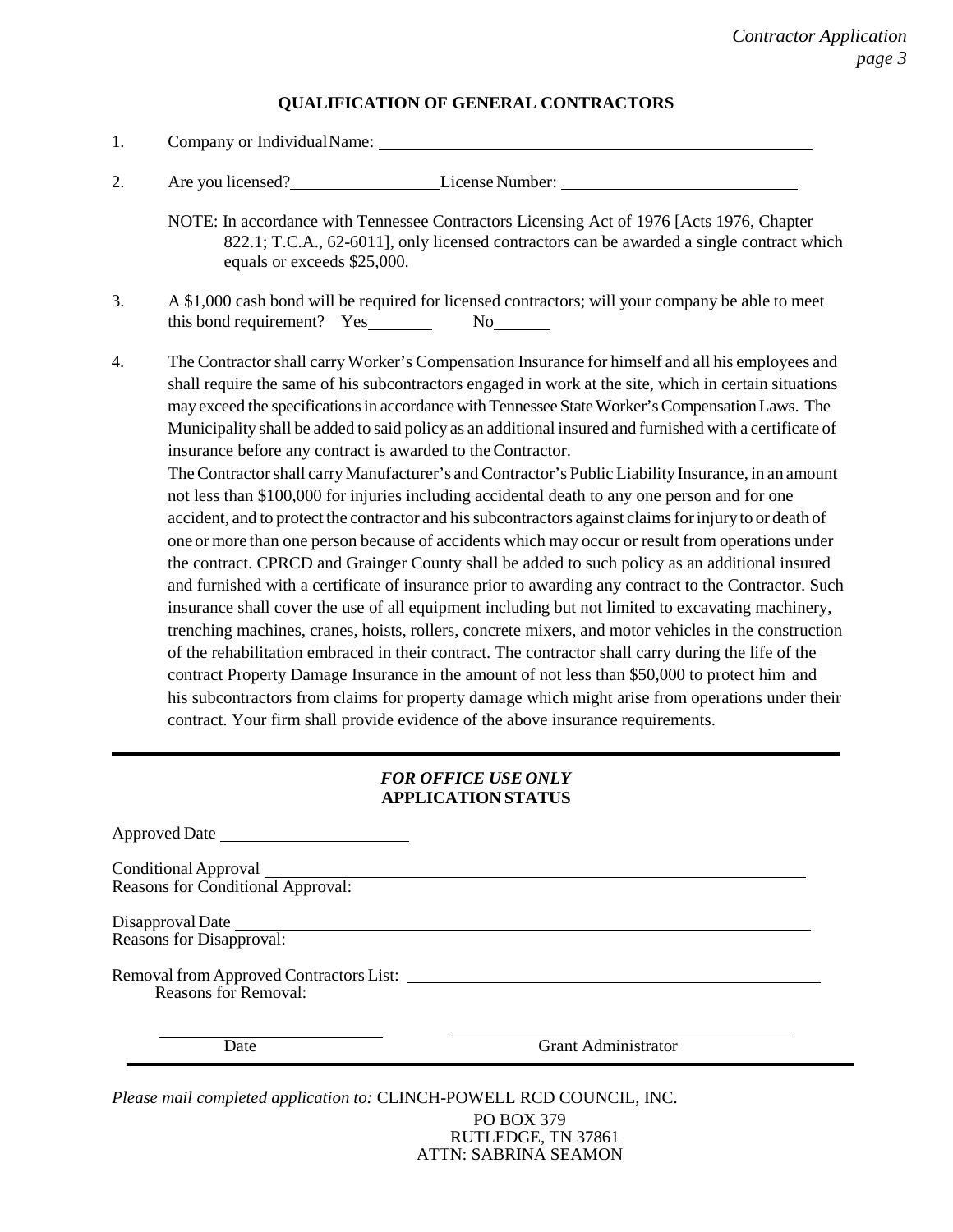# **LISTING OF SUBCONTRACTORS YOU TYPICALLY USE:**

| (TRADE)         |                    |                                                                                      |
|-----------------|--------------------|--------------------------------------------------------------------------------------|
|                 |                    |                                                                                      |
|                 |                    | (Address)                                                                            |
|                 |                    |                                                                                      |
|                 | (Phone#)           | $\frac{(\textit{Aauress})}{(\textit{City}, \textit{State}, \textit{Zip})}$ License # |
| PLUMBING:       |                    | (Name)                                                                               |
|                 |                    |                                                                                      |
|                 |                    |                                                                                      |
|                 | $(Phone\#)$        | $\frac{(\textit{Aaaress})}{(\textit{City}, \textit{State}, \textit{Zip})}$ License # |
| HVAC:           |                    | (Name)                                                                               |
|                 |                    | (Address)                                                                            |
|                 |                    |                                                                                      |
|                 |                    | (City, State, Zip) License #                                                         |
| <b>ROOFING:</b> |                    | (Name)                                                                               |
|                 |                    | (Address)                                                                            |
|                 |                    | (City, State, Zip)<br>(Phone#) License #                                             |
|                 |                    |                                                                                      |
|                 |                    | (Name)<br>$\overline{(Address)}$                                                     |
|                 |                    | $\frac{City, State, Zip)}{Phone#}$ License #                                         |
|                 | $(Phone\#)$        |                                                                                      |
|                 |                    | (Name)                                                                               |
|                 |                    |                                                                                      |
|                 |                    | (Address)                                                                            |
|                 |                    |                                                                                      |
|                 |                    | $(City, State, Zip)$<br>$(Lity, State, Zip)$ License #                               |
|                 |                    |                                                                                      |
|                 |                    | (Name)                                                                               |
|                 |                    | <u> 1980 - Johann Barbara, martxa al</u>                                             |
|                 | (City, State, Zip) | $(Phone#)$ License #                                                                 |
|                 |                    |                                                                                      |
|                 |                    | (Name)                                                                               |
|                 |                    | (Address)                                                                            |
|                 | (City, State, Zip) | License #                                                                            |